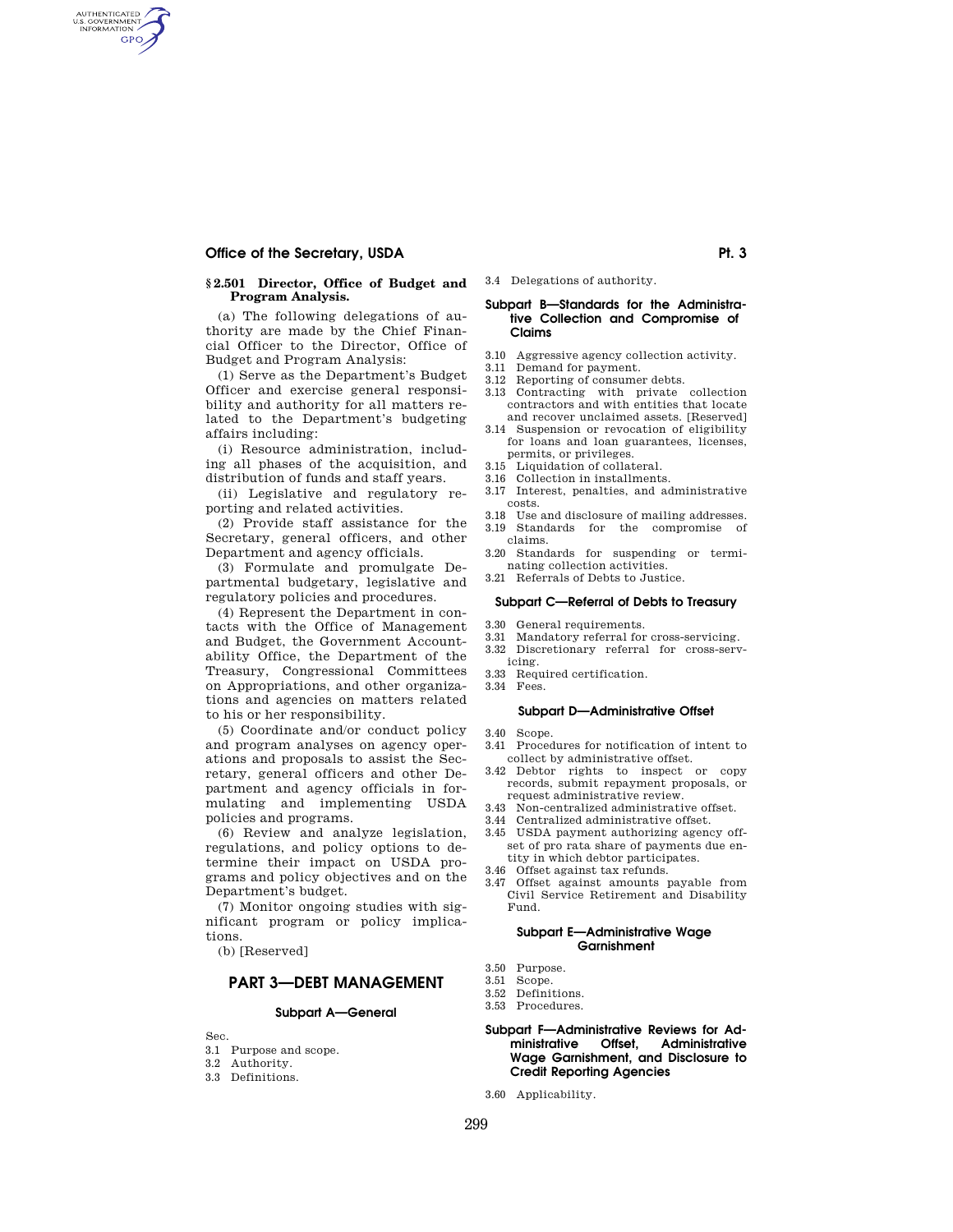- 3.61 Presiding employee.
- 3.62 Procedures.

## **Subpart G—Federal Salary Offset**

- 3.70 Scope. 3.71 Definitions.
- 3.72 Coordinating offset with another Federal agency.
- 
- 3.73 Determination of indebtedness. 3.74 Notice requirements before offset.
- 3.75 Request for a hearing.
- 3.76 Result if employee fails to meet deadlines.
- 3.77 Hearing.
- 3.78 Written decision following a hearing.
- 3.79 Review of USDA records related to the debt.
- 3.80 Written agreement to repay debts as alternative to salary offset.
- 3.81 Procedures for salary offset: when deductions may begin.
- 3.82 Procedures for salary offset: types of collection.
- 3.83 Procedures for salary offset: methods of collection.
- 3.84 Procedures for salary offset: imposition of interest, penalties, and administrative costs.
- 3.85 Non-waiver of rights.
- 3.86 Refunds.
- 3.87 Agency regulations.

## **Subpart H—Cooperation with the Internal Revenue Service**

3.90 Reporting discharged debts to the Internal Revenue Service.

#### **Subpart I—Adjusted Civil Monetary Penalties**

3.91 Adjusted civil monetary penalties.

AUTHORITY: 5 U.S.C. 301; 31 U.S.C. 3701, 3711, 3716–18, 3720B; 31 CFR parts 285 and 901–904.

SOURCE: 10 FR 807, Jan. 23, 1945, unless otherwise noted. Redesignated at 13 FR 6903, Nov. 24, 1948.

## **Subpart A—General**

SOURCE: 73 FR 4, Jan. 2, 2008, unless otherwise noted.

## **§ 3.1 Purpose and scope.**

(a) *In general*. (1) The regulations in this part prescribe standards and procedures for use by USDA agencies in the collection, compromise, suspension, or termination of debts owed to the United States.

(2) The regulations in this part apply to all debts of the United States subject to collection by USDA agencies,

## **§ 3.1 7 CFR Subtitle A (1–1–13 Edition)**

except as otherwise specified in this part or by statute.

(3) The regulations in this part do not preclude the Secretary from collection, compromise, suspension, or termination of debts as otherwise authorized by law. In such cases the laws and implementing regulations that are specifically applicable to claims collection activities of a particular agency generally shall take precedence over this part.

(b) *Agency specific regulations.* (1) The regulations of this part shall apply to the Commodity Credit Corporation to the extent specified in 7 CFR part 1403.

(2) USDA agencies may issue regulations to supplement this part in order to meet the specific requirements of individual programs.

(c) *Inapplicability.* The regulations of this part shall not apply to:

(1) Collection of debts owed government travel card contractors by USDA employees;

(2) Collection of debts owed by individual Food Stamp Program recipients for whom debt collection procedures are provided under 7 CFR 273.18.

#### **§ 3.2 Authority.**

The regulations in this part are issued under the Debt Collection Act of 1982, as amended by the Debt Collection Improvement Act of 1996 (DCIA) (31 U.S.C. 3701 et seq.) and the Federal Claims Collection Standards issued pursuant to the DCIA by Treasury and Justice (31 CFR parts 901–904) that prescribe government-wide standards for administrative collection, compromise, suspension, or termination of agency collection action, disclosure of debt information to credit reporting agencies, referral of claims to private collection contractors for resolution, and referral to Justice for litigation to collect debts owed the government. The regulations under this part also are issued under Treasury regulations implementing DCIA (31 CFR part 285) and related statutes and regulations governing the offset of Federal salaries (5 U.S.C. 5512 and 5514; 5 CFR part 550, subpart K) and administrative offset of tax refunds (31 U.S.C. 3720A).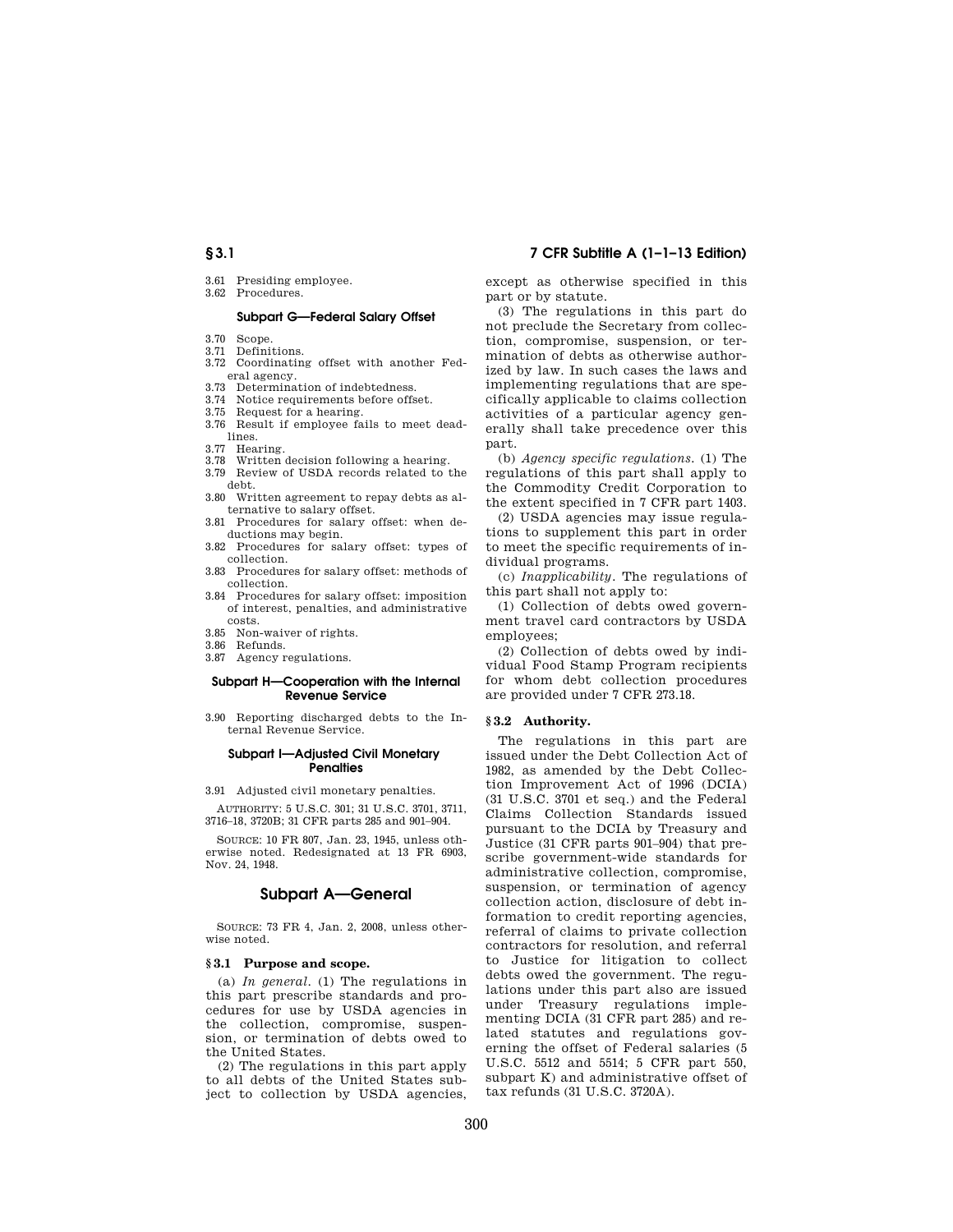## **Office of the Secretary, USDA Similar state of the Secretary, USDA Similar state of the Secretary, USD**

## **§ 3.3 Definitions.**

For the purpose of this part, except as where otherwise specifically provided, the term or terms:

*Agency* means a subagency, office, or corporation within USDA subject to the authority or general supervision of the Secretary.

*Centralized administrative offset* means referral of a debt to the Treasury Offset Program (TOP) for offset of payments made to a debtor by Federal agencies other than USDA.

*Claim* and *debt* are synonymous and interchangeable, and refer to an amount of money, funds, or property that has been determined by an agency official to be due the United States from any person, organization, or entity, except another Federal agency.

*Commercial debt* means a debt arising out of a business activity.

*Consumer debt* means a debt arising out of a personal activity.

*Contracting officer* has the same meaning as in 41 U.S.C. 601.

*Credit reporting agencies* (also known as *credit bureaus*) means major consumer credit reporting agencies that have signed agreements with agencies to receive and integrate credit information (data) from voluntary subscribers (Federal agencies and private sector entities) into their respective databases for the purpose of generating credit reports for sale to purchasers of credit data.

*Creditor agency* means a Federal agency or USDA agency to which a debtor owes a debt, including a debt collection center when acting on behalf of a creditor agency in matters pertaining to collection of the debt.

*Day* means calendar day unless otherwise specified.

*Debt collection center* means Treasury or other government agency or division, designated by the Secretary of the Treasury with authority to collect debt on behalf of creditor agencies in accordance with 31 U.S.C. 3711(g).

*Debtor* means a person who owes a delinquent, nontax debt to the United States.

*Delinquent* means a debt that has not been paid by the date specified in the agency's initial written demand for payment or applicable agreement or instrument (including a post-delinquency

payment agreement), unless other satisfactory payment arrangements have been made, or as otherwise defined by program specific statutes or regulations.

*Federal agency* means any other Department or entity within the Executive branch of the government.

*Government* or *Federal government*  means the government of the United States, unless otherwise specified.

*Internal administrative offset* means a non-centralized administrative offset between a USDA creditor agency and a USDA payment authorizing agency.

*Justice* means the United States Department of Justice.

*NAD* means the USDA National Appeals Division.

*Non-centralized administrative offset*  means an agreement between a USDA creditor agency and a payment authorizing agency to offset the payments made by the payment authorizing agency to satisfy a USDA debt. An internal administrative offset is a type of non-centralized administrative offset.

*Offset* means withholding funds payable by the United States to, or held by the United States for, a person to satisfy a debt owed by the payee.

*OGC* means the USDA Office of the General Counsel.

*Payee* means a person who is due a payment from a payment authorizing agency, and includes a person who is entitled to all or part of a payment.

*Payment authorizing agency* means a Federal agency or USDA agency that is authorized to disburse payments to a recipient.

*Person* means an individual, corporation, partnership, association, organization, State or local government, or any other type of public or private entity other than a Federal agency.

*Recoupment* means a special method for adjusting debts arising under the same transaction or occurrence, such as obligations arising under the same contract.

*Reviewing officer* means a person designated by a creditor agency as responsible for conducting a hearing or providing documentary review on the existence of the debt and the propriety of an administrative collection action.

*Secretary* means the Secretary of Agriculture, unless otherwise specified.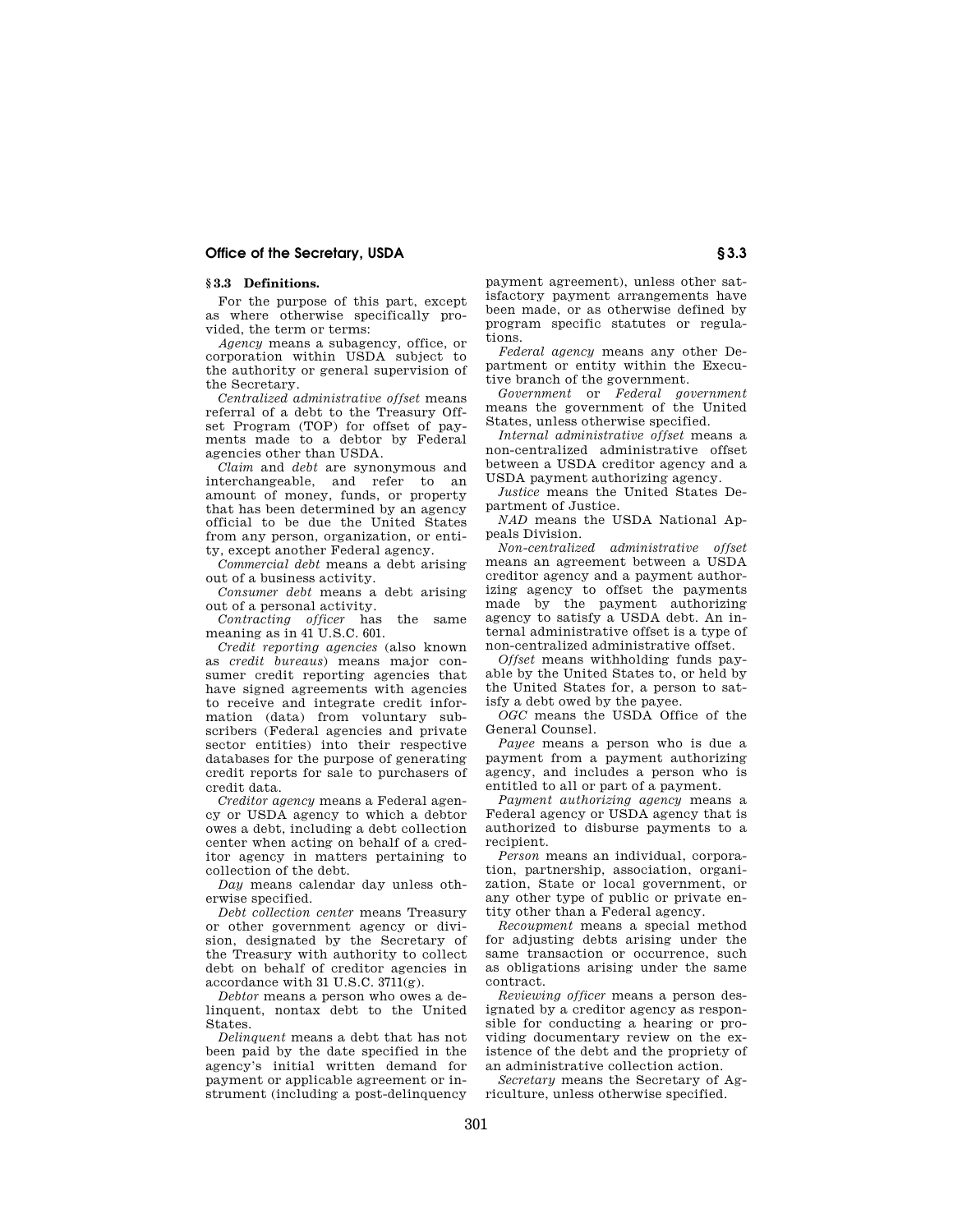*Treasury* means the United States Department of the Treasury.

*USDA* means the United States Department of Agriculture.

## **§ 3.4 Delegations of authority.**

The head of an agency is authorized to exercise any or all of the functions provided by this part with respect to programs for which the head of the agency has delegated responsibility, and may delegate and authorize the redelegation of any of the functions vested in the head of the agency by this part, except as otherwise provided by this part.

## **Subpart B—Standards for the Administrative Collection and Compromise of Claims**

SOURCE: 73 FR 4, Jan. 2, 2008,unless otherwise noted.

#### **§ 3.10 Aggressive agency collection activity.**

An agency shall aggressively collect all debts arising out of activities of, or referred or transferred for collection services to, that agency. Collection activities shall be undertaken promptly with follow-up action taken as necessary.

### **§ 3.11 Demand for payment.**

(a) *Demand Letters.* Generally, debt collection is initiated with a written demand for payment to the debtor unless an applicable agreement or instrument (including a post-delinquency payment agreement) provides otherwise (such as providing USDA an immediate right to collect upon delinquency). Written demand as described in paragraph (b) of this section shall be made promptly upon a debtor of the United States in terms that inform the debtor of the consequences of failing to cooperate with the agency to resolve the debt. The specific content, timing, and number of demand letters shall depend upon the type and amount of the debt and the debtor's response, if any, to the agency's letters or telephone calls. Where statutes or agency regulations are specific as to the requirements for demand letters, an agency shall follow its own procedures in for-

**§ 3.4 7 CFR Subtitle A (1–1–13 Edition)** 

mulating demand letters. Generally, one demand letter should suffice. In determining the timing of the demand letter(s), an agency shall give due regard to the need to refer debts promptly to Justice for litigation, in accordance with 31 CFR 904.1 or otherwise. When necessary to protect the government's interest (for example, to prevent the running of a statute of limitations), written demand may be preceded by other appropriate actions under this part, including immediate referral for litigation.

(b) *Required notices.* In demand letters, the USDA creditor agency shall inform the debtor:

(1) The nature and amount of the debt; and the facts giving rise to the debt;

(2) How interest, penalties, and administrative costs are added to the debt, the date by which payment must be made to avoid such charges, and that such assessments must be made unless excused in accordance with §3.17;

(3) The date by which payment should be made to avoid the enforced collection actions described in paragraph (b)(6) of this section;

(4) The willingness of the creditor agency to discuss alternative payment arrangements and how the debtor may enter into a written agreement to repay the debt under terms acceptable to the agency (*see* §3.16);

(5) The name, address, telephone number and email address (optional) of a contact person or office within the creditor agency;

(6) The intention of the creditor agency to enforce collection if the debtor fails to pay or otherwise resolve the debt, by taking one or more of the following actions:

(i) *Offset.* Offset the debtor's USDA payments and refer the debtor's debt to TOP for offset against other Federal payments, including income tax refunds, in accordance with subpart D;

(ii) *Private collection agency.* [Reserved]

(iii) *Credit reporting agency reporting.*  Report the debt to a credit reporting agency in accordance with §3.12;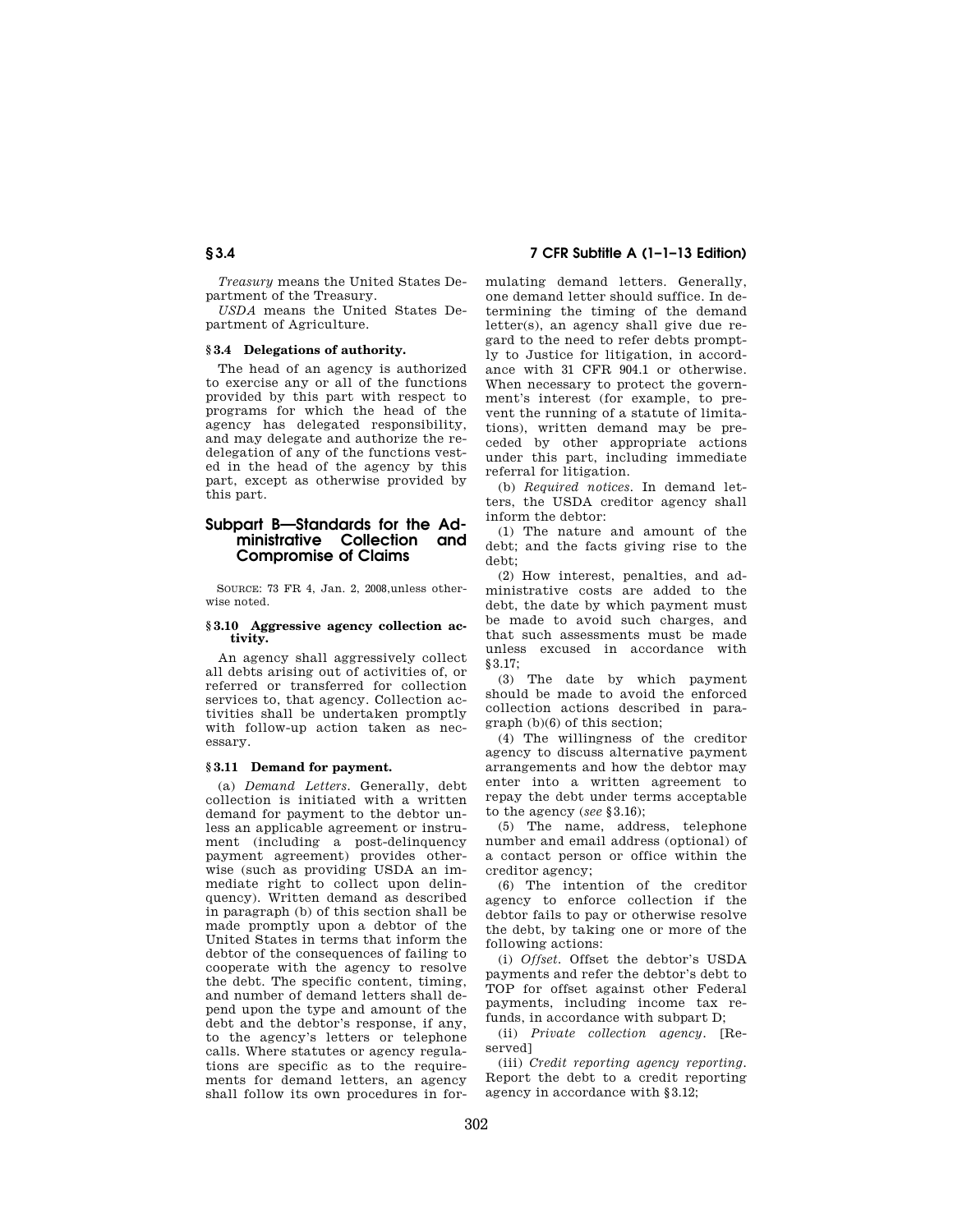## **Office of the Secretary, USDA S** 3.11

(iv) *Administrative wage garnishment.*  Refer the debt to Treasury in accordance with subpart E for possible collection by garnishing the debtor's wages through administrative wage garnishment;

(v) *Litigation.* Refer the debt to Justice in accordance with §3.21 to initiate litigation to collect the debt;

(vi) *Referral to Treasury.* Referral of the debt to Treasury for collection in accordance with subpart C of this part;

(7) That USDA debts over 180 days delinquent must be referred to Treasury for the collection actions described in paragraph (b)(6) of this section;

(8) How the debtor may inspect and copy records related to the debt;

(9) How the debtor may request a review of the USDA creditor agency's determination that the debtor owes a debt and present evidence that the debt is not delinquent or legally enforceable (*see* subpart F of this part);

(10) [Reserved]

(11) How a debtor who is a Federal employee subject to Federal salary offset may request a hearing (*see* subpart G of this part);

(12) How a debtor may request a waiver of the debt, if applicable;

(13) How the debtor's spouse may claim his or her share of a joint income tax refund by filing Form 8379 with the Internal Revenue Service (*see http:// www.irs.gov*);

(14) How the debtor may exercise other statutory or regulatory rights and remedies available to the debtor;

(15) That certain debtors may be ineligible for government loans, guarantees, and insurance (*see* §3.14);

(16) If applicable, the creditor agency's intention to suspend or revoke licenses, permits, or privileges (*see*   $83.14$ ; and

(17) That the debtor must advise the creditor agency of the filing of any bankruptcy proceedings of the debtor or of another person liable for the debt being collected.

(c) *Exceptions to notice requirements.* A USDA creditor agency may omit from a demand letter one or more of the provisions contained in paragraphs (b)(6) through  $(b)(17)$  if the USDA creditor agency, in consultation with OGC, determines that any provision is not legally required given the collection remedies to be applied to a particular debt.

(d) Agencies shall exercise care to ensure that demand letters are mailed or hand-delivered on the same day that they are dated. There is no prescribed format for demand letters. Agencies shall utilize demand letters and procedures that will lead to the earliest practicable determination of whether the debt can be resolved administratively or must be referred for litigation.

(e) Agencies shall respond promptly to communications from debtors, within 30 days of receipt whenever feasible, and shall advise debtors who dispute debts to furnish available evidence to support their contentions.

(f) Prior to the initiation of the demand process or at any time during or after completion of the demand process, if an agency determines to pursue, or is required to pursue, internal administrative offset, the procedures applicable to offset must be followed (*see*  subpart D). The availability of funds or money for debt satisfaction by internal administrative offset, and the agency's determination to pursue collection by internal administrative offset, shall release the agency from the necessity of further compliance with paragraphs  $(a)$ ,  $(b)$ , and  $(c)$  of this section.

(g) Prior to referring a debt for litigation under 31 CFR part 904, agencies shall advise each debtor determined to be liable for the debt that, unless the debt can be collected administratively, litigation may be initiated. This notification shall comply with Executive Order 12988 (3 CFR, 1996 Comp., pp. 157– 163) and may be given as part of a demand letter under paragraph (b) of this section or in a separate document. Litigation counsel for the government shall be advised that this notice has been given.

(h) When an agency learns that a bankruptcy petition has been filed with respect to a debtor, before proceeding with further collection action, the agency shall immediately seek legal advice from OGC concerning the impact of the Bankruptcy Code on any pending or contemplated collection activities. Unless the agency is advised that the automatic stay imposed at the time of filing pursuant to 11 U.S.C. 362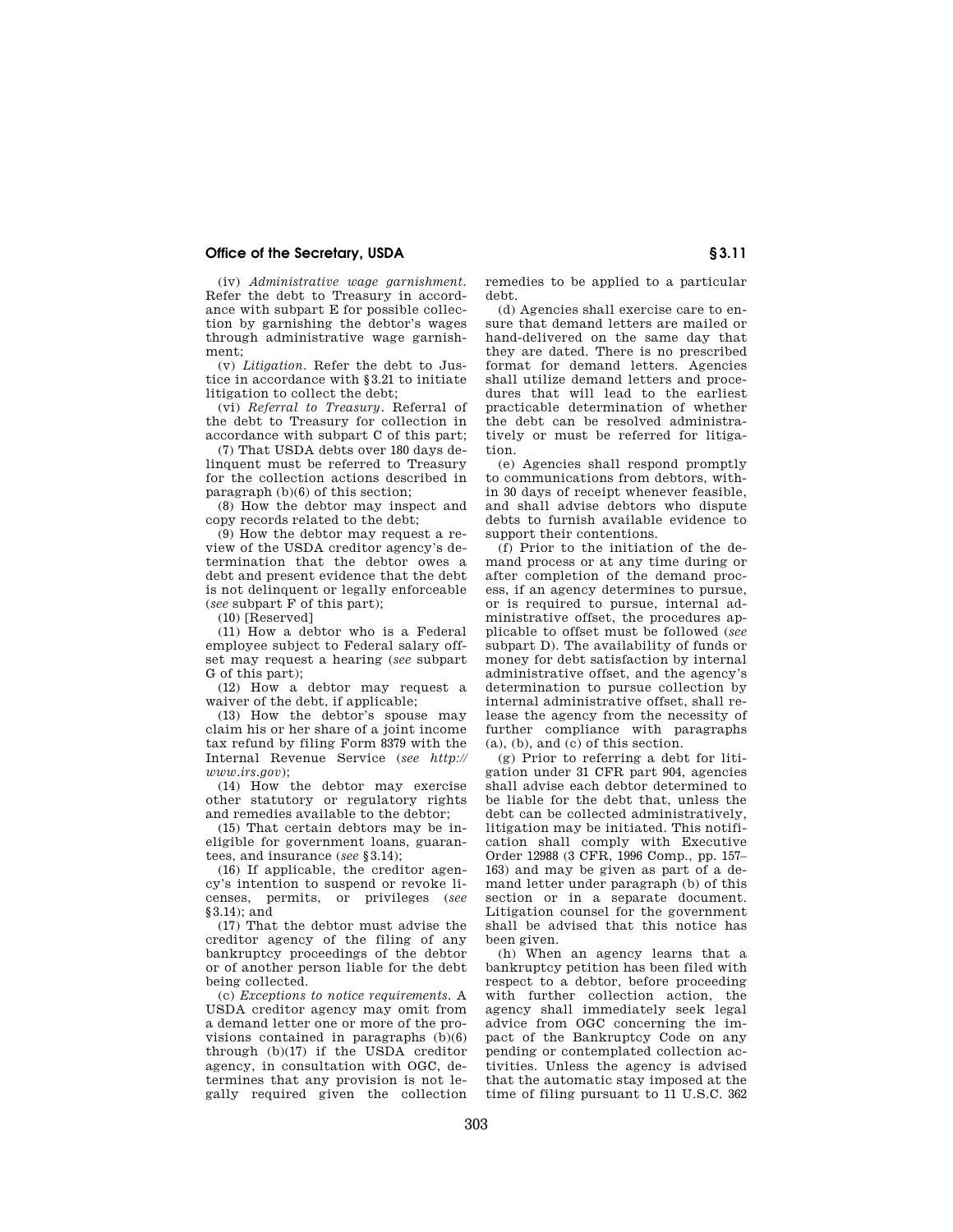has been lifted or is no longer in effect, in most cases collection activity against the debtor must stop immediately. The agency should take the following steps:

(1) After seeking legal advice, a proof of claim must be filed in most cases with the bankruptcy court or the Trustee. Agencies shall refer to the provisions of 11 U.S.C. 106 relating to the consequences on sovereign immunity of filing a proof of claim.

(2) If the agency is a secured creditor, it may seek relief from the automatic stay regarding its security, subject to the provisions and requirements of 11 U.S.C. 362.

(3) Offset is stayed in most cases by the automatic stay. However, agencies may seek legal advice from OGC to determine whether their payments to the debtor and payments of other agencies available for offset may be frozen by the agency until relief from the automatic stay can be obtained from the bankruptcy court. Agencies also may seek legal advice from OGC to determine whether recoupment is available.

#### **§ 3.12 Reporting of consumer debts.**

(a) *Notice.* In demand letters to debtors sent in accordance with §3.11, agencies shall inform debtors:

(1) The intent of the agency to report the delinquent consumer debt to credit reporting agencies after 60 days;

(2) The specific information to be transmitted (*i.e.*, name, address, and taxpayer identification number, information about the debt);

(3) The actions which may be taken by the debtor to prevent the reporting (*i.e.,* repayment in full or a repayment agreement); and

(4) The rights of the debtor to seek review of the existence of the debt in accordance with subpart F.

(b) *Disclosure.* Disclosure of delinquent consumer debts must be consistent with the requirements of 31 U.S.C. 3711(e), the Privacy Act of 1974 (5 U.S.C. 552a), the Bankruptcy Code, and 31 CFR 901.4.

(c) *Non-duplication of hearings.* When an agency has given a debtor any of the notices required by this part and an opportunity for administrative review under subpart F, the agency need not duplicate such notice and review oppor-

**§ 3.12 7 CFR Subtitle A (1–1–13 Edition)** 

tunities before reporting the delinquent debt to credit bureaus.

(d) *Stay of disclosure.* Agencies shall not disclose a delinquent debt to a credit reporting agency if a debtor requests review under subpart F until a final determination is made by a reviewing official that upholds the agency intent to disclose.

(e) *Commercial debt.* The requirement of this section does not apply to commercial debts, although agencies should report commercial debts to commercial credit bureaus.

#### **§ 3.13 Contracting with private collection contractors and with entities that locate and recover unclaimed assets. [Reserved]**

#### **§ 3.14 Suspension or revocation of eligibility for loans and loan guarantees, licenses, permits, or privileges.**

(a) Agencies are not permitted to extend financial assistance in the form of a loan, loan guarantee, or loan insurance to any person delinquent on a nontax debt owed to a Federal agency, except as otherwise authorized by law or upon waiver of application of this section by the USDA Chief Financial Officer (CFO) or Deputy CFO. This prohibition does not apply to disaster loans. Agencies may extend credit after the delinquency has been resolved. The Secretary of the Treasury may exempt classes of debts from this prohibition and has prescribed standards defining when a ''delinquency'' is ''resolved'' for purposes of this prohibition. *See* 31 CFR 285.13 (Barring Delinquent Debtors From Obtaining Federal Loans or Loan Insurance or Guarantees).

(b) Similarly, agencies also are not permitted to extend financial assistance (either directly or indirectly) in the form of grants, loans, or loan guarantees to judgment debtors who have a judgment lien placed against their property until the judgment is satisfied, unless the agency grants a waiver in accordance with agency regulations. *See* 31 U.S.C. 3201(e).

(c) In non-bankruptcy cases, agencies seeking the collection of statutory penalties, forfeitures, or other types of claims must consider the suspension or revocation of licenses, permits, or other privileges for any inexcusable or willful failure of a debtor to pay such a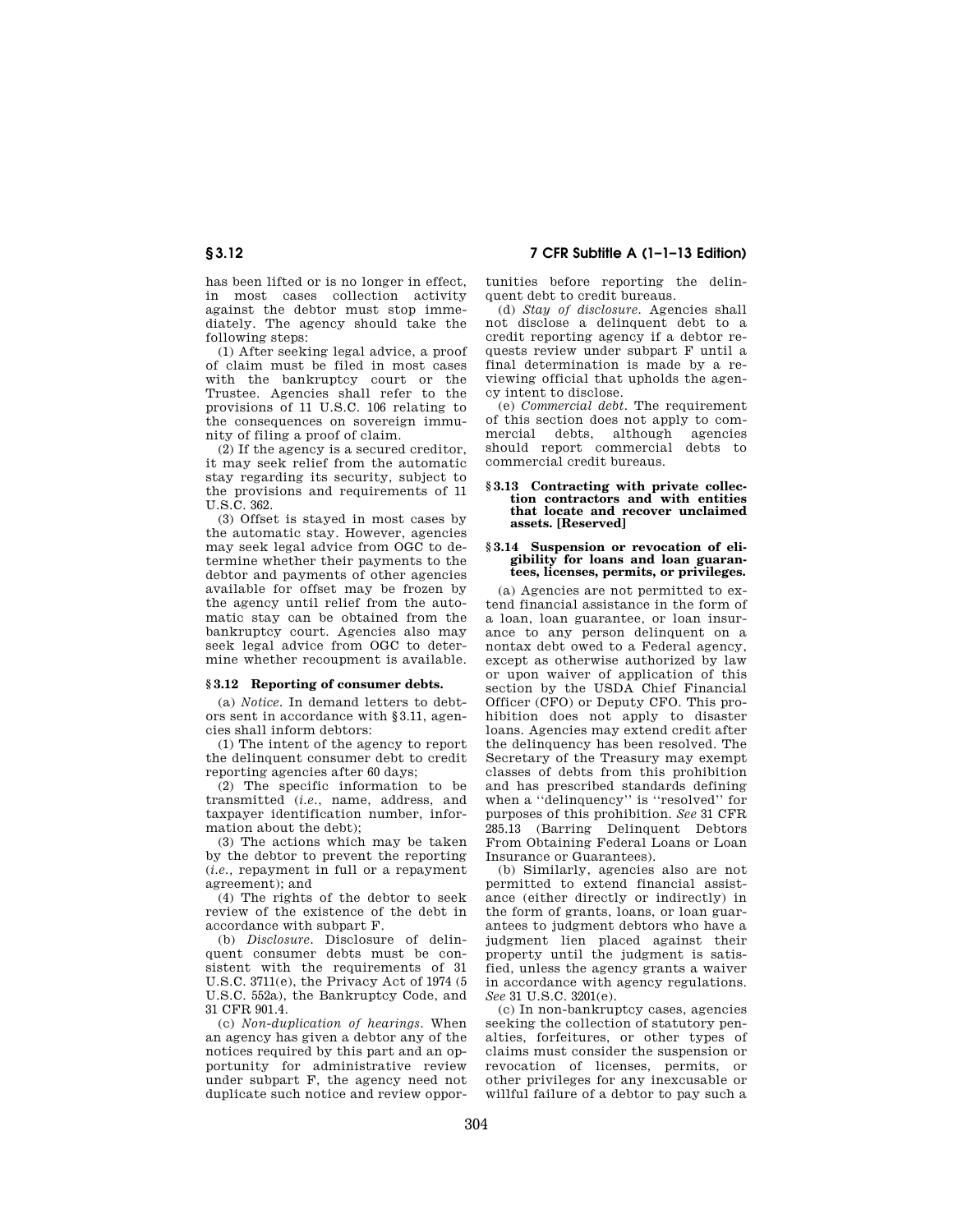## **Office of the Secretary, USDA S** 3.16

debt in accordance with the agency's regulations or governing procedures. The debtor shall be advised in the agency's written demand for payment of the agency's ability to suspend or revoke licenses, permits, or privileges.

(d) Any agency making, guaranteeing, insuring, acquiring, or participating in, loans must consider suspending or disqualifying any lender, contractor, or broker from doing further business with the agency or engaging in programs sponsored by the agency if such lender, contractor, or broker fails to pay its debts to the government within a reasonable time or if such lender, contractor, or broker has been suspended, debarred, or disqualified from participation in a program or activity by another Federal agency. Failure to pay a single substantial debt, or a number of outstanding debts (including disallowed costs and overrun payments, but not including sums owed to the government under the Internal Revenue Code) owed to any Federal agency or instrumentality is grounds for nonprocurement suspension or debarment if the debt is uncontested and the debtor's legal administrative remedies for review of the debt are exhausted. *See* 7 CFR 3017.305(c)(3) and 405(a)(2).

(e) The failure of any surety to honor its obligations in accordance with 31 U.S.C. 9305 shall be reported to Treasury. Treasury will forward to all interested agencies notification that a surety's certificate of authority to do business with the government has been revoked.

(f) The suspension or revocation of licenses, permits, or privileges also may extend to USDA programs or activities that are administered by the States on behalf of the government, to the extent that they affect the government's ability to collect money or funds owed by debtors. Therefore, States that manage USDA activities, pursuant to approval from the agencies, shall ensure that appropriate steps are taken to safeguard against issuing licenses, permits, or privileges to debtors who fail to pay their debts to the government.

(e) In bankruptcy cases, before advising the debtor of an agency's intention to suspend or revoke licenses, permits, or privileges, agencies may seek legal advice from OGC concerning the impact of the Bankruptcy Code, particularly 11 U.S.C. 362 and 525, which may restrict such action.

#### **§ 3.15 Liquidation of collateral.**

(a) In accordance with applicable statutes and regulations, agencies may liquidate security or collateral through a sale or a nonjudicial foreclosure, and apply the proceeds to the applicable debt(s), if the debtor fails to pay the debt(s) within a reasonable time after demand and if such action is in the best interest of the United States. Collection from other sources, including liquidation of security or collateral, is not a prerequisite to requiring payment by a surety, insurer, or guarantor unless such action is expressly required by statute or contract.

(b) When an agency learns that a bankruptcy petition has been filed with respect to a debtor, the agency may seek legal advice from OGC concerning the impact of the Bankruptcy Code, including, but not limited to, 11 U.S.C. 362, to determine the applicability of the automatic stay and the procedures for obtaining relief from such stay prior to proceeding under paragraph (a) of this section.

#### **§ 3.16 Collection in installments.**

(a) Whenever feasible, agencies shall collect the total amount of a debt in one lump sum. If a debtor is financially unable to pay a debt in one lump sum, agencies may accept payment in regular installments. Agencies shall obtain financial statements from debtors who represent that they are unable to pay in one lump sum and independently verify such representations whenever possible (*see* 31 CFR 902.2(g) for methods of verification). Agencies that agree to accept payments in regular installments shall obtain a legally enforceable written agreement from the debtor that specifies all terms of the arrangement and that contains a provision accelerating the debt in the event of default.

(b) The size and frequency of installment payments shall bear a reasonable relation to the size of the debt and the debtor's ability to pay. If possible, the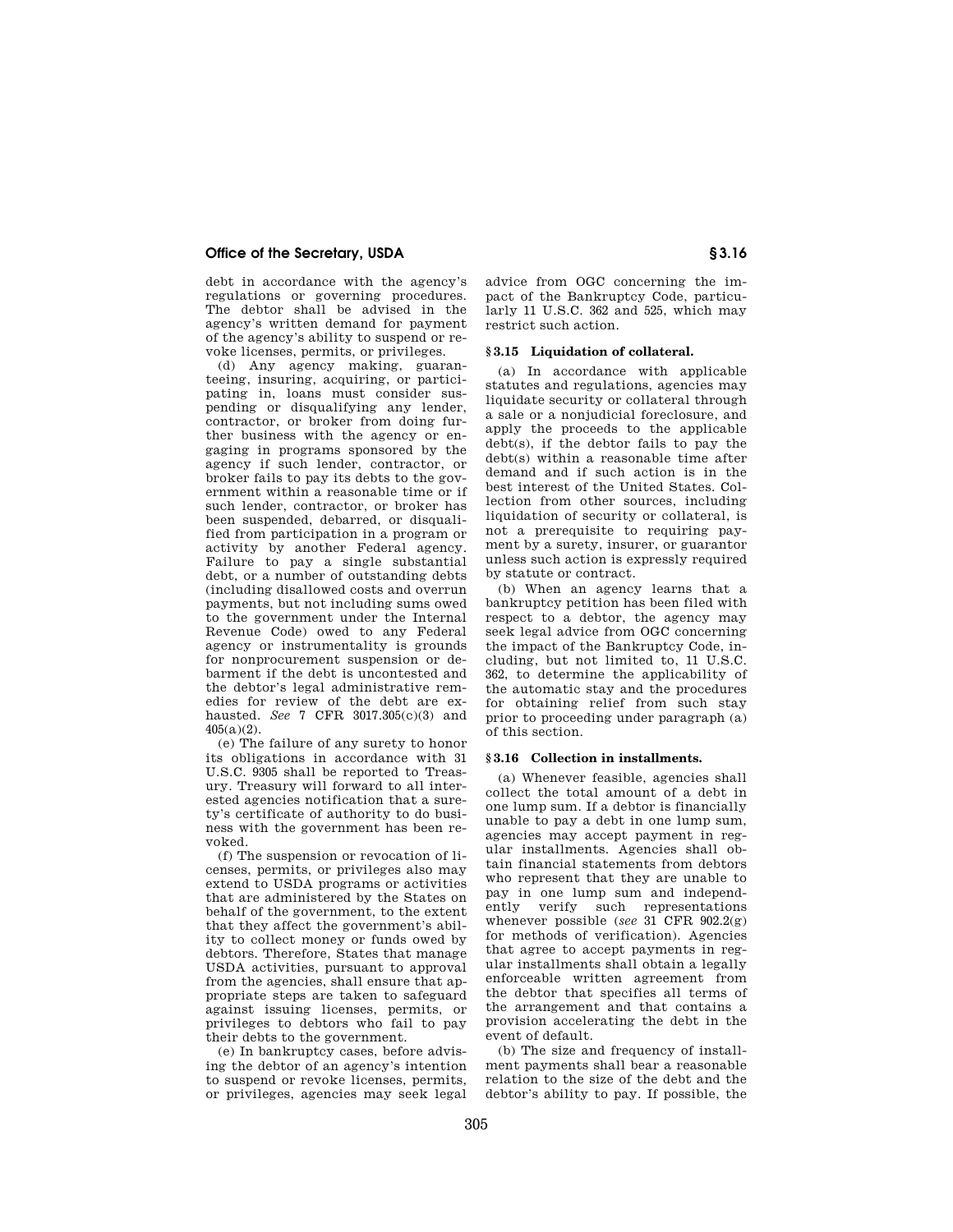installment payments shall be sufficient in size and frequency to liquidate the debt in three years or less.

(c) Security for deferred payments shall be obtained in appropriate cases. Agencies may accept installment payments notwithstanding the refusal of the debtor to execute a written agreement or to give security, at the agency's option.

#### **§ 3.17 Interest, penalties, and administrative costs.**

(a) Except as provided in paragraphs (g) and (i) of this section, agencies shall charge interest, penalties, and administrative costs on debts owed to the United States pursuant to 31 U.S.C. 3717. If not included in the agency's demand notice, an agency shall mail or hand-deliver a written notice to the debtor, at the debtor's most recent address available to the agency, explaining the agency's requirements concerning these charges except where these requirements are included in a contractual or repayment agreement. These charges shall continue to accrue until the debt is paid in full or otherwise resolved through compromise, termination, or waiver of the charges.

(b) Agencies shall charge interest on debts owed the United States as follows, except as otherwise required by  $law<sup>2</sup>$ 

(1) Interest shall accrue from the date of delinquency, or as otherwise provided by law.

(2) Unless otherwise established in a contract, repayment agreement, or by statute, the rate of interest charged shall be the rate established annually by the Secretary of the Treasury in accordance with 31 U.S.C. 3717. Pursuant to 31 U.S.C. 3717, an agency may charge a higher rate of interest if it reasonably determines that a higher rate is necessary to protect the rights of the United States. The agency must document the reason(s) for its determination that the higher rate is necessary.

(3) The rate of interest, as initially charged, shall remain fixed for the duration of the indebtedness. When a debtor defaults on a repayment agreement and seeks to enter into a new agreement, the agency may require payment of interest at a new rate that reflects the current value of funds to

**§ 3.17 7 CFR Subtitle A (1–1–13 Edition)** 

the Treasury at the time the new agreement is executed. Interest shall not be compounded, that is, interest shall not be charged on interest, penalties, or administrative costs required by this section. If, however, a debtor defaults on a previous repayment agreement, charges that accrued but were not collected under the defaulted agreement shall be added to the principal under the new repayment agreement.

(c) Agencies shall assess administrative costs incurred for processing and handling delinquent debts. The calculation of administrative costs shall be based on actual costs incurred or upon estimated costs as determined by the assessing agency.

(d) Unless otherwise established in a contract, repayment agreement, or by statute, agencies shall charge a penalty, pursuant to 31 U.S.C. 3717(e)(2), not to exceed six percent a year on the amount due on a debt that is delinquent for more than 90 days. This charge shall accrue from the date of delinquency.

(e) Agencies may increase an ''administrative debt'' by the cost of living adjustment in lieu of charging interest and penalties under this section. ''Administrative debt'' includes, but is not limited to, a debt based on fines, penalties, and overpayments, but does not include a debt based on the extension of government credit, such as those arising from loans and loan guarantees. The cost of living adjustment is the percentage by which the Consumer Price Index for the month of June of the calendar year preceding the adjustment exceeds the Consumer Price Index for the month of June of the calendar year in which the debt was determined or last adjusted. Increases to administrative debts shall be computed annually. Agencies may use this alternative only when there is a legitimate reason to do so, such as when calculating interest and penalties on a debt would be extremely difficult because of the age of the debt.

(f) When a debt is paid in partial or installment payments, amounts received by the agency shall be applied first to outstanding penalties, second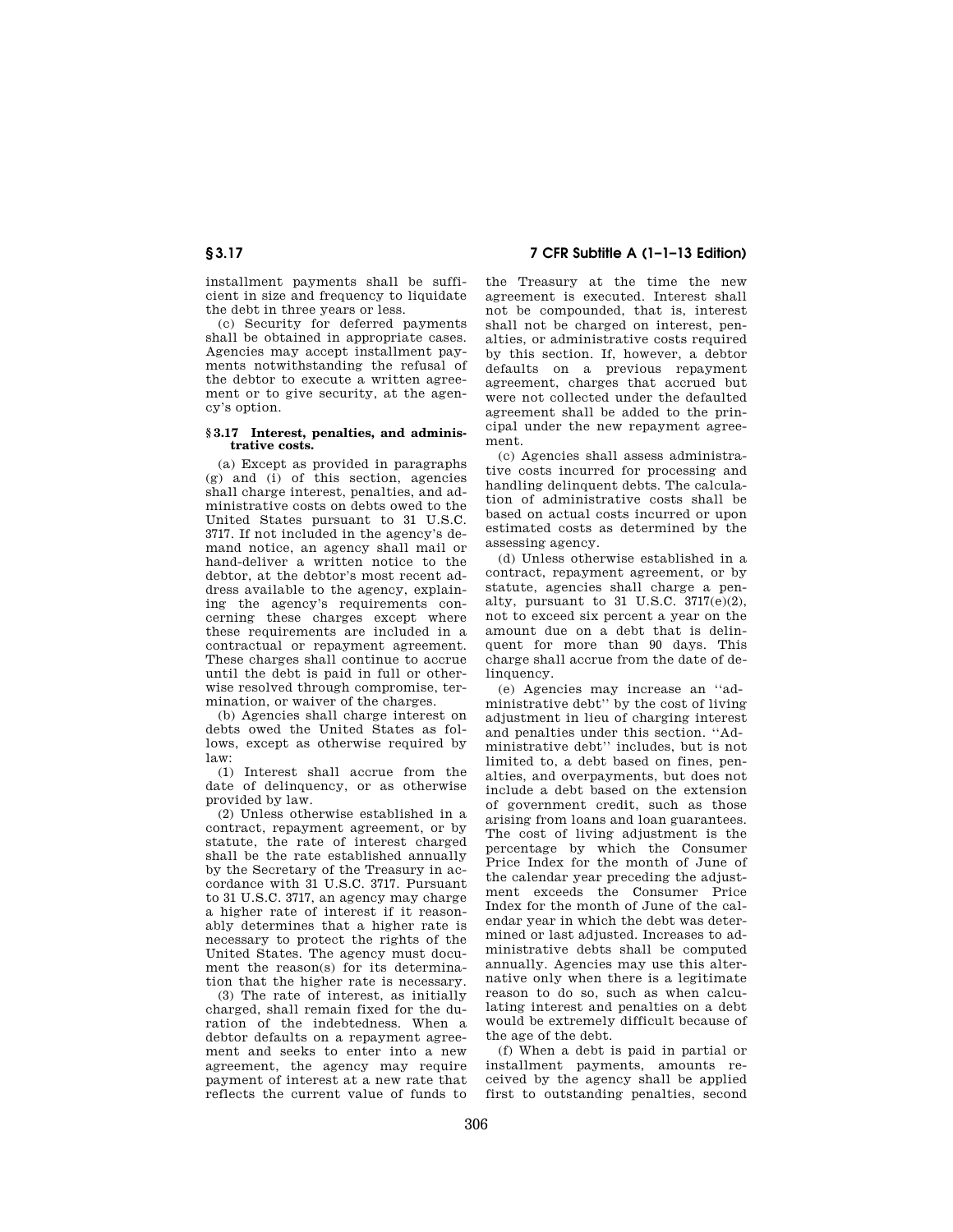## **Office of the Secretary, USDA § 3.30**

to administrative charges, third to interest, and last to principal, except as otherwise required by law.

(g) Agencies shall waive the collection of interest and administrative charges imposed pursuant to this section (*i.e.*, this does not apply to interest or administrative penalties determined by an applicable agreement or instrument such as a loan contract) on the portion of the debt that is paid within 30 days after the date on which interest began to accrue. Agencies may extend this 30-day period on a case-bycase basis. In addition, agencies may waive interest, penalties, and administrative costs charged under this section, in whole or in part, without regard to the amount of the debt, either under the criteria set forth in the Federal standards for the compromise of debts (31 CFR part 902), or if the agency determines that collection of these charges is against equity and good conscience or is not in the best interest of the United States.

(h) [Reserved]

(i) Agencies are authorized to impose interest and related charges on debts not subject to 31 U.S.C. 3717, in accordance with the common law. Agencies shall consult OGC before imposing interest and related charges under common law for any debt.

#### **§ 3.18 Use and disclosure of mailing addresses.**

(a) When attempting to locate a debtor in order to collect or compromise a debt under this part or parts 902–904 of title 31 or other authority, agencies may send a request to Treasury to obtain a debtor's mailing address from the records of the Internal Revenue Service *(IRS)*.

(b) Agencies are authorized to use mailing addresses obtained under paragraph (a) of this section to enforce collection of a delinquent debt and may disclose such mailing addresses to other agencies and to collection agencies for collection purposes.

#### **§ 3.19 Standards for the compromise of claims.**

An agency shall follow the standards set forth in 31 CFR part 902 for the compromise of debts pursuant to 31 U.S.C. 3711 arising out of the activities of, or referred or transferred for collection services to, that agency, except where otherwise authorized or required by law.

#### **§ 3.20 Standards for suspending or terminating collection activities.**

An agency shall follow the standards set forth in 31 CFR part 903 for the suspension or termination of collection activity pursuant to 31 U.S.C. 3711, except where otherwise authorized or required by law.

#### **§ 3.21 Referrals of Debts to Justice.**

An agency shall promptly refer to Justice for litigation debts on which aggressive collection activity has been taken in accordance with this part, and that cannot be compromised by the agency or on which collection activity cannot be suspended or terminated in accordance with 31 CFR parts 902 and 903. Agencies shall follow the procedures set forth in 31 CFR part 904 in making such referrals.

## **Subpart C—Referral of Debts to Treasury**

SOURCE: 73 FR 4, Jan. 2, 2008, unless otherwise noted.

#### **§ 3.30 General requirements.**

(a) Agencies are required by law to transfer delinquent, nontax, legally enforceable debts to Treasury for collection through cross-servicing and through centralized administrative offset. Additionally, USDA has chosen to transfer debts to Treasury for collection through administrative wage garnishment. Agencies need not make duplicate referrals to Treasury for all these purposes; a debt may be referred simultaneously for purposes of collection by cross-servicing, centralized administrative offset, and administrative wage garnishment where applicable. However, in some instances a debt exempt from collection via cross-servicing may be subject to collection by centralized administrative offset so simultaneous referrals are not always the norm. This subpart sets forth rules applicable to the transfer of debts to Treasury for collection by cross-servicing. Rules for transfer to Treasury for centralized administrative offset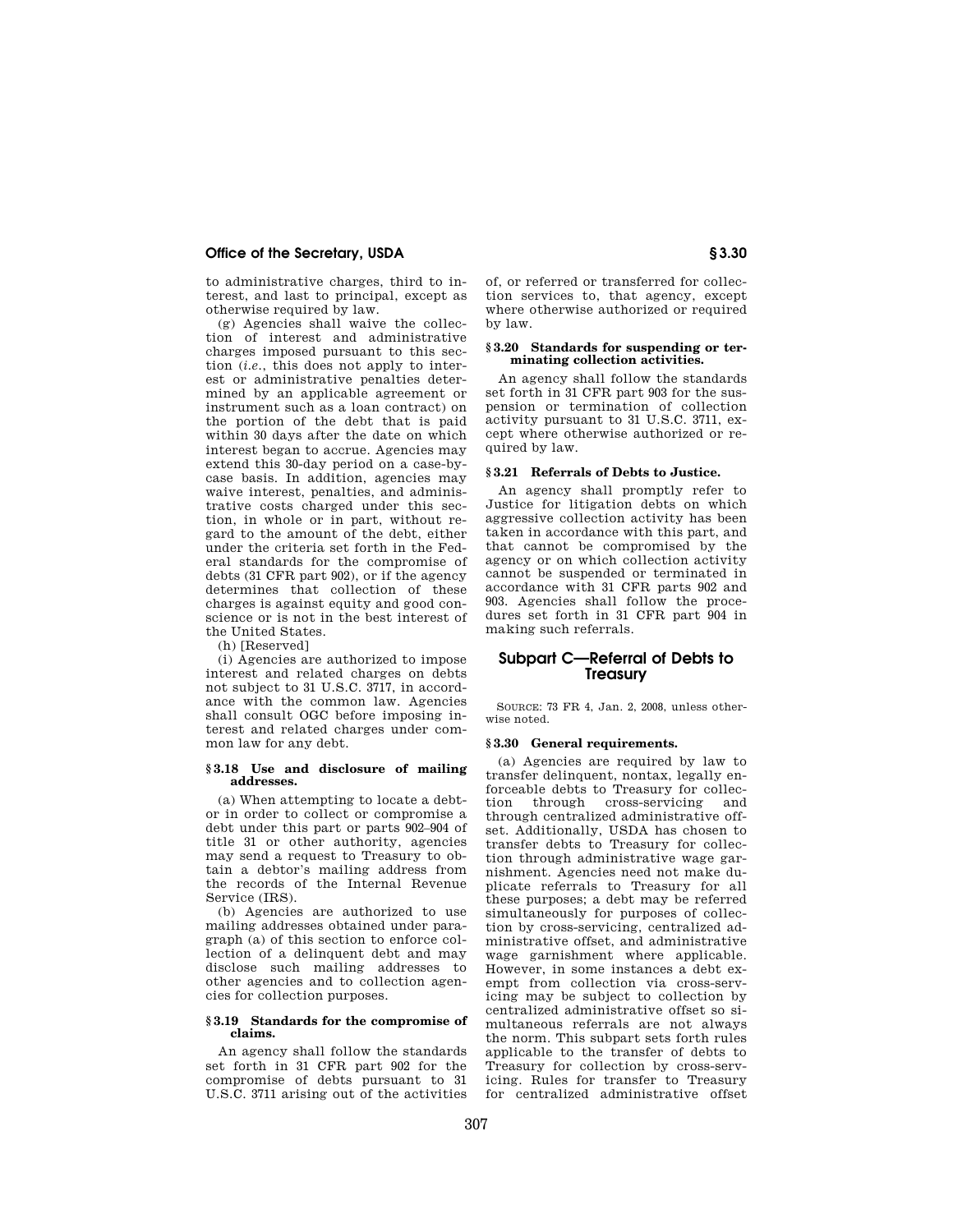are set forth in subpart D, and for administrative wage garnishment in subpart E.

(b) When debts are referred or transferred to Treasury, or Treasury-designated debt collection centers under the authority of 31 U.S.C. 3711(g), Treasury shall service, collect, or compromise the debts, or Treasury will suspend or terminate the collection action, in accordance with the statutory requirements and authorities applicable to the collection of such debts.

#### **§ 3.31 Mandatory referral for crossservicing.**

(a) Agencies shall transfer to Treasury any legally enforceable nontax debt in excess of \$25, or combination of debts less than \$25 that exceeds \$25 (in the case of a debtor whose taxpayer identification number (TIN) is unknown the applicable threshold is \$100), that has or have been delinquent for a period of 180 days in accordance with 31 CFR 285.12 so that Treasury may take appropriate action on behalf of the creditor agency to collect or compromise, or to suspend or terminate collection, of the debt, including use of debt collection centers and private collection contractors to collect the debt or terminate collection action.

(b) The requirement of paragraph (a) of this section does not apply to any debt that:

(1) Is in litigation or foreclosure (*see*  31 CFR 385.12 (d)(2) for definition);

(2) Will be disposed of under an approved asset sale program (*see* 31 CFR 285.12(d)(3)(i) for definition);

(3) Has been referred to a private collection contractor for a period of time acceptable to Treasury;

(4) Is at a debt collection center for a period of time acceptable to Treasury;

(5) Will be collected under internal offset procedures within three years after the debt first became delinquent;

(6) Is exempt from this requirement based on a determination by the Secretary of the Treasury that exemption for a certain class of debt is in the best interest of the United States. Federal agencies may request that the Secretary of the Treasury exempt specific classes of debts. Any such request by an agency must be sent to the Fiscal

**§ 3.31 7 CFR Subtitle A (1–1–13 Edition)** 

Assistant Secretary of the Treasury by the USDA CFO.

(c) A debt is considered 180 days delinquent for purposes of this section if it is 180 days past due and is legally enforceable. A debt is past due if it has not been paid by the date specified in the agency's initial written demand for payment or applicable agreement or instrument (including a post-delinquency payment agreement) unless other satisfactory payment arrangements have been made. A debt is legally enforceable if there has been a final agency determination that the debt, in the amount stated, is due and there are no legal bars to collection action. Where, for example, a debt is the subject of a pending administrative review process required by statute or regulation and collection action during the review process is prohibited, the debt is not considered legally enforceable for purposes of mandatory transfer to Treasury and is not to be transferred even if the debt is more than 180 days past due. When a final agency determination is made after an administrative appeal or review process (including administrative review under subpart F), the creditor agency must transfer such debt to Treasury, if more than 180 days delinquent, within 30 days after the date of the final decision.

#### **§ 3.32 Discretionary referral for crossservicing.**

Agencies shall consider referring legally enforceable nontax debts that are less than 180 days delinquent to Treasury or to Treasury-designated ''debt collection centers'' in accordance with 31 CFR 285.12 to accomplish efficient, cost effective debt collection if no USDA payments will be available to collect the debt through internal administrative offset under §3.43.

## **§ 3.33 Required certification.**

Agencies referring delinquent debts to Treasury for collection via crossservicing must certify, in writing, that:

(a) The debts being transferred are valid and legally enforceable;

(b) There are no legal bars to collection; and

(c) The agency has complied with all prerequisites to a particular collection action under the laws, regulations or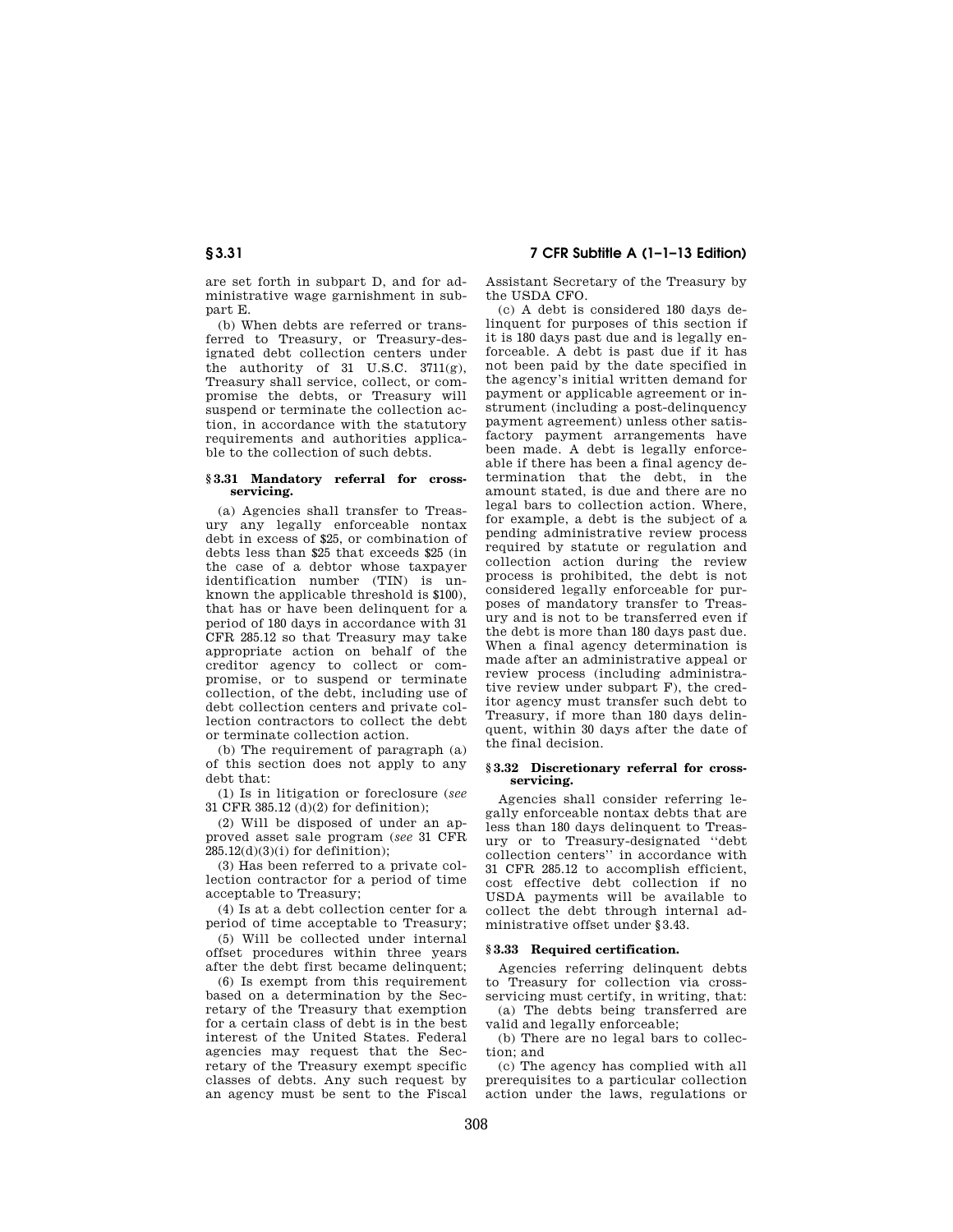## **Office of the Secretary, USDA S3.41**

policies applicable to the agency, unless the agency and Treasury agree that Treasury will do so on behalf of the agency.

## **§ 3.34 Fees.**

Federal agencies operating Treasurydesignated debt collection centers are authorized to charge a fee for services rendered regarding referred or transferred debts. The fee may be paid out of amounts collected and may be added to the debt as an administrative cost.

#### **Subpart D—Administrative Offset**

SOURCE: 73 FR 4, Jan. 2, 2008, unless otherwise noted.

## **§ 3.40 Scope.**

(a) This subpart sets forth the procedures to be used by agencies in collecting debts by administrative offset. The term ''administrative offset'' has the meaning provided in 31 U.S.C. 3701(a)(1).

(b) This section does not apply to:

(1) Debts arising under the Social Security Act, except as provided in 42 U.S.C. 404;

(2) Payments made under the Social Security Act, except as provided for in 31 U.S.C. 3716(c) (*see* 31 CFR 285.4, Federal Benefit Offset);

(3) Debts arising under, or payments made under, the Internal Revenue Code (except for offset of tax refunds) or the tariff laws of the United States;

(4) Offsets against Federal salaries (such offsets are covered by subpart F);

(5) Offsets under 31 U.S.C. 3728 against a judgment obtained by a debtor against the United States;

(6) Offsets or recoupments under common law, State law, or Federal statutes specifically prohibiting offsets or recoupments of particular types of debts;

(7) Offsets in the course of judicial proceedings, including bankruptcy; or

(8) Intracontractual offsets to satisfy contract debts taken by a contracting officer under the Contract Disputes Act, 41 U.S.C. 601–613.

(c) Unless otherwise provided for by contract or law, debts or payments that are not subject to administrative offset under 31 U.S.C. 3716 may be collected by administrative offset under

the common law or other applicable statutory authority.

(d) Supplemental provisions related to offsets by the Commodity Credit Corporation (CCC) may be found at 7 CFR part 1403 and for the Farm Service Agency at 7 CFR part 792.

(e) Unless otherwise provided by law, administrative offset of payments under the authority of 31 U.S.C. 3716 to collect a debt may not be conducted more than 10 years after the government's right to collect the debt first accrued, unless facts material to the government's right to collect the debt were not known and could not reasonably have been known by the official or officials of the government who were charged with the responsibility to discover and collect such debts. This limitation does not apply to debts reduced to a judgment.

(f) In bankruptcy cases, agencies may seek legal advice from OGC concerning the impact of the Bankruptcy Code, particularly 11 U.S.C. 106, 362, and 553, on pending or contemplated collections by offset.

#### **§ 3.41 Procedures for notification of intent to collect by administrative offset.**

(a) Prior to initiation of collection by administrative offset, a creditor agency must:

(1) Send the debtor a written Notice of Intent to Collect by Administrative Offset, by mail or hand-delivery, of the type and amount of the debt, the intention of the agency to use non-centralized administrative offset (which includes a USDA internal administrative offset) to collect the debt 30 days after the date of the Notice, the name of the Federal agency or USDA agency from which the creditor agency wishes to collect in the case of a non-centralized administrative offset, the intent to refer the debt to Treasury for collection through centralized administrative offset (including possible offset of tax refunds) 60 days after the date of the Notice if the debt is not satisfied by offset within USDA or by agreement with another Federal agency, and an explanation of the debtor's rights under 31 U.S.C. 3716; and

(2) Give the debtor the opportunity: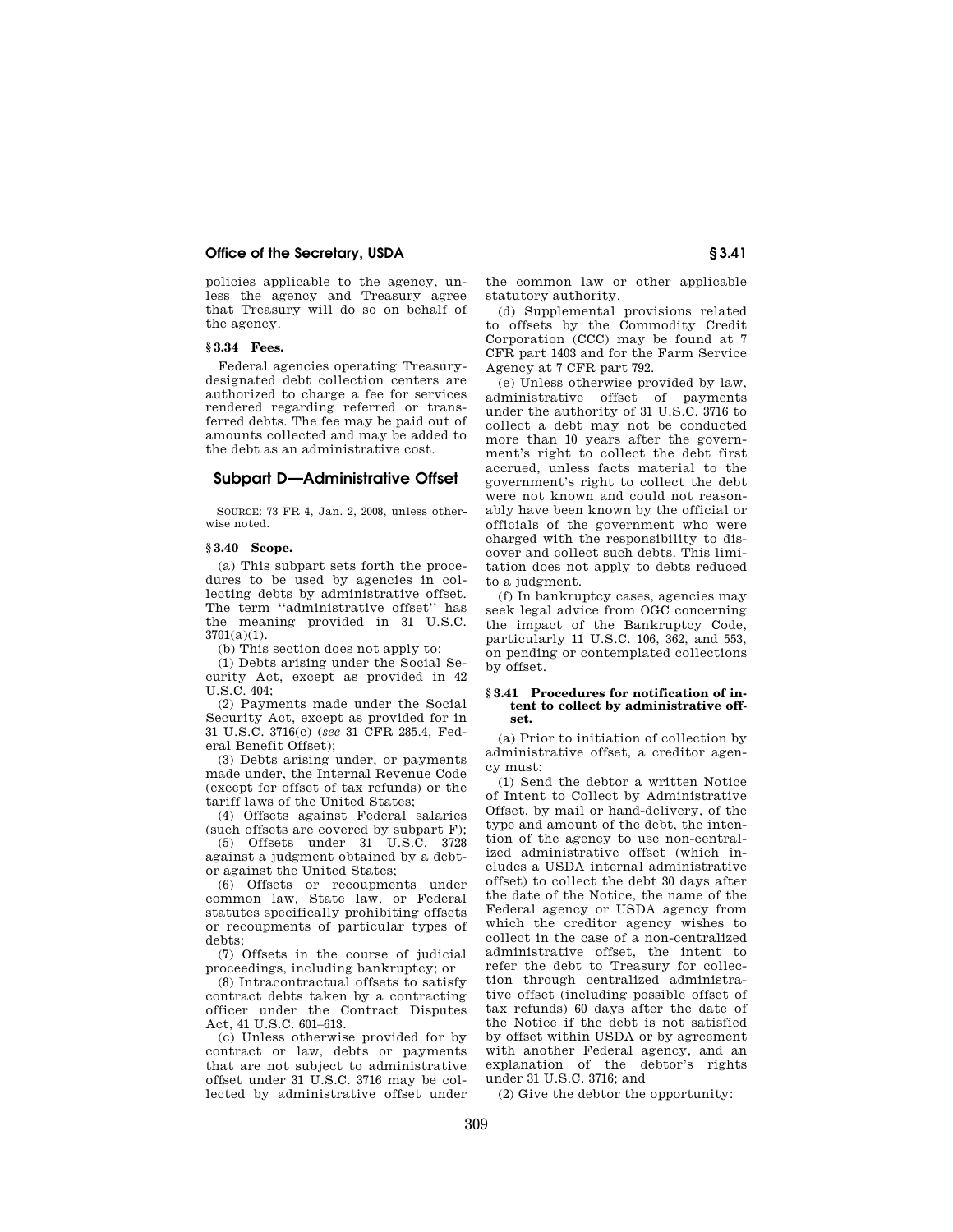(i) To inspect and copy agency records related to the debt;

(ii) For a review within the agency of the determination of indebtedness in accordance with subpart F; and

(iii) To make a written agreement to repay the debt.

(b) The procedures set forth in paragraph (a) of this section are not required when:

(1) The offset is in the nature of a recoupment;

(2) The debt arises under a contract subject to the Contracts Disputes Act;

(3) In the case of a non-centralized administrative offset, the agency first learns of the existence of the amount owed by the debtor when there is insufficient time before payment would be made to the debtor/payee to allow for prior notice and an opportunity for review. When prior notice and an opportunity for review are omitted, the agency shall give the debtor such notice and an opportunity for review as soon as practicable and shall promptly refund any money ultimately found not to have been owed to the government; or

(4) The agency previously has given a debtor any of the notice and review opportunities required under this part, with respect to a particular debt (*see, e.g.*, §3.11). With respect to loans paid on an installment basis, notice and opportunity to review under this part may only be provided once for the life of the loan upon the occurrence of the first delinquent installment. Subsequently, if an agency elects this option, credit reporting agencies may be furnished periodically with updates as to the current or delinquent status of the loan account and the borrower may receive notice of referral to TOP for delinquent installments without further opportunity for review. Any interest accrued or any installments coming due after the offset is initiated also would not require a new notice and opportunity to review.

(c) The Notice of Intent to Collect by Administrative Offset shall be included as part of a demand letter issued under §3.11 to advise the debtor of all debt collection possibilities that the agency will seek to employ.

#### **§ 3.42 Debtor rights to inspect or copy records, submit repayment proposals, or request administrative review.**

(a) A debtor who intends to inspect or copy agency or USDA records with respect to the debt must notify the creditor agency in writing within 30 days of the date of the Notice of Intent to Collect by Administrative Offset. In response, the agency must notify the debtor of the location, time, and any other conditions, consistent with part 1, subpart A, of this title, for inspecting and copying, and that the debtor may be liable for reasonable copying expenses. A decision by the agency under this paragraph shall not be subject to review under subpart F or by NAD under 7 CFR part 11.

(b) The debtor may, in response to the Notice of Intent to Collect by Administrative Offset, propose to the creditor agency a written agreement to repay the debt as an alternative to administrative offset. Any debtor who wishes to do this must submit a written proposal for repayment of the debt, which must be received by the creditor agency within 30 days of the date of the Notice of Intent to Collect by Administrative Offset or 15 days after the date of a decision adverse to the debtor under subpart F. In response, the creditor agency must notify the debtor in writing whether the proposed agreement is acceptable. In exercising its discretion, the creditor agency must balance the government's interest in collecting the debt against fairness to the debtor. A decision by the agency under this paragraph shall not be subject to review under subpart F or by NAD under 7 CFR part 11.

(c) A debtor must request an administrative review of the debt under subpart F within 30 days of the date of the Notice of Intent to Collect by Administrative Offset for purposes of a proposed collection by non-centralized administrative offset and within 60 days of the date of the Notice of Intent to Collect by Administrative Offset for purposes of a proposed collection by referral to Treasury for offset against other Federal payments that would include tax refunds.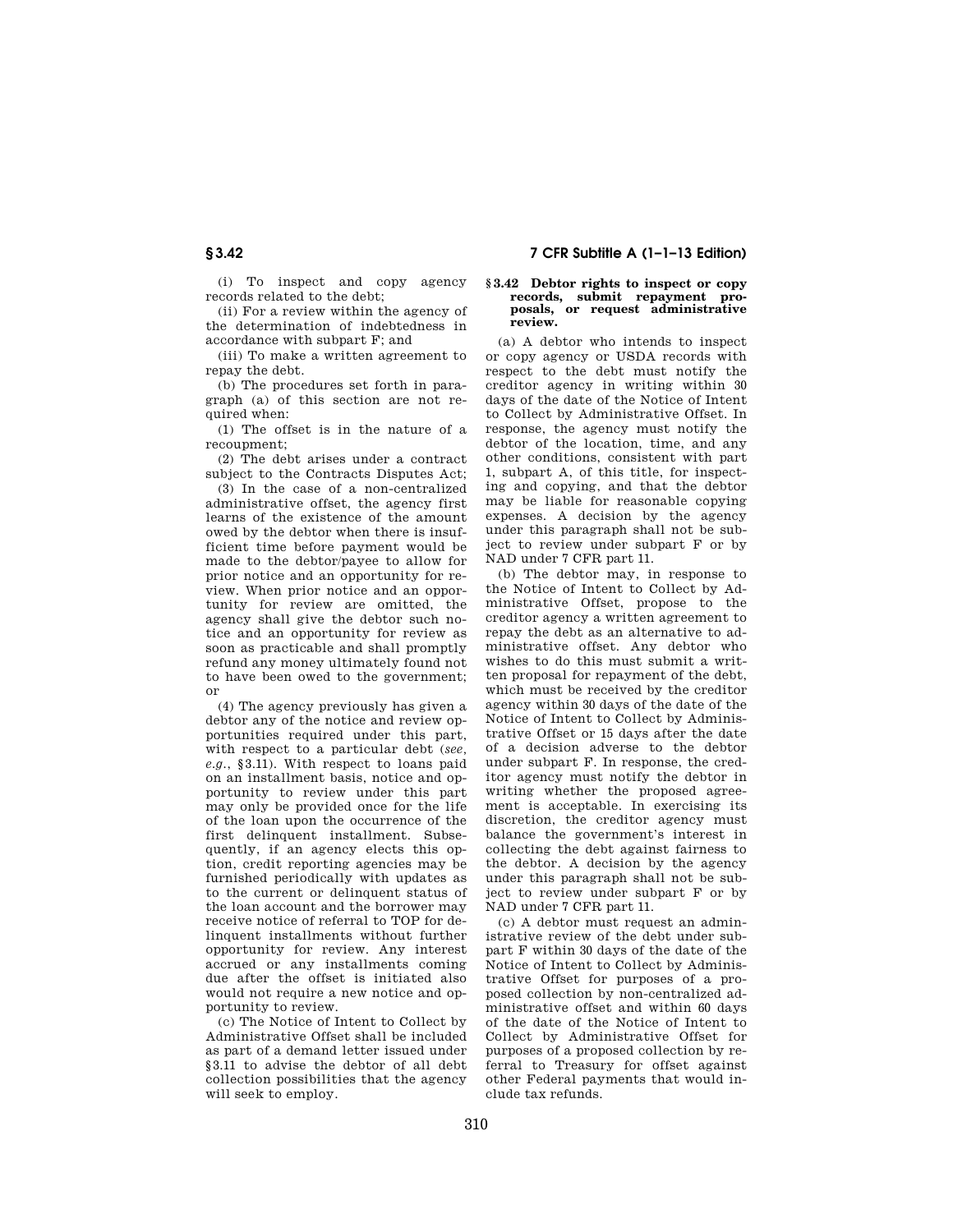## **Office of the Secretary, USDA S3.44 § 3.44**

#### **§ 3.43 Non-centralized administrative offset.**

(a) *Scope.* In cooperation with the Federal agency certifying or authorizing payments to the debtor, a creditor agency may make a request directly to a payment authorizing agency to offset a payment due a debtor to collect a delinquent debt from, for example, a Federal employee's lump sum payment upon leaving government service in order to pay an unpaid advance. Also, non-centralized administrative offsets include USDA internal administrative offsets, for example, of CCC payments to pay Farm Service Agency (FSA) delinquent debts. Unless prohibited by law, when centralized administrative offset is not available or appropriate, past due, legally enforceable nontax delinquent debts may be collected through non-centralized administrative offset.

(b) *Effectuation of offset.* A non-centralized administrative offset may be effected 31 days after the date of the Notice of Intent to Collect by Administrative Offset, any time after the final determination in an administrative review conducted under subpart F upholds the creditor agency's decision to offset, or any time after the creditor agency notifies the debtor that its repayment proposal submitted under §3.42(c) is not acceptable if the 30-day period for the debtor to seek review of the Notice has expired, unless the creditor agency makes a determination under §3.41(b)(3) that immediate action to effectuate the offset is necessary.

(c) *Certification.* A payment authorizing agency may conduct a non-centralized administrative offset only after certification by a creditor agency that:

(1) The debtor has been provided notice and opportunity for review as set forth in §3.41; and

(2) The payment authorizing agency has received written certification from the creditor agency that the debtor owes the past due, legally enforceable delinquent debt in the amount stated, and that the creditor agency has fully complied with its regulations concerning administrative offset.

(d) *Responsibilities of payment authorizing agencies.* Payment authorizing agencies shall comply with offset re-

quests by creditor agencies to collect debts owed to the United States, unless the offset would not be in the best interests of the United States with respect to the program of the payment authorizing agency, or would otherwise be contrary to law. Appropriate use should be made of the cooperative efforts of other agencies in effecting collection by administrative offset.

(e) *Application of recovered amounts to satisfaction of debts.* When collecting multiple debts by non-centralized administrative offset, agencies shall apply the recovered amounts to those debts in accordance with the best interests of the United States, as determined by the facts and circumstances of the particular case, particularly the applicable statute of limitations.

#### **§ 3.44 Centralized administrative offset.**

(a) *Mandatory referral.* After the notice and review opportunity requirements of §3.41 are met, an agency shall refer debts which are over 180 days delinquent to Treasury for collection through centralized administrative offset 61 days after the date of the Notice of Intent to Collect by Administrative Offset provided in accordance with §3.41. If the debtor seeks review under subpart F, referral of the debt must occur within 30 days of the final decision upholding the agency decision to offset the debt if the debt is more than 180 days delinquent.

(b) *Discretionary referral.* After the notice and review opportunity requirements of §3.41 are met, and administrative review under subpart F is not sought or is unsuccessful on the part of the debtor, an agency may refer a debt that is less than 180 days delinquent.

(c) *Procedures for referral.* Agencies shall refer debts to Treasury for collection in accordance with Treasury procedures set forth in 31 CFR part 285.5.

(d) *Payment authorizing agency responsibilities.* (1) The names and TINs of debtors who owe debts referred to Treasury under this section shall be compared to the names and TINs on payments to be made by Federal disbursing officials. Federal disbursing officials include disbursing officials of Treasury, the Department of Defense, the United States Postal Service, other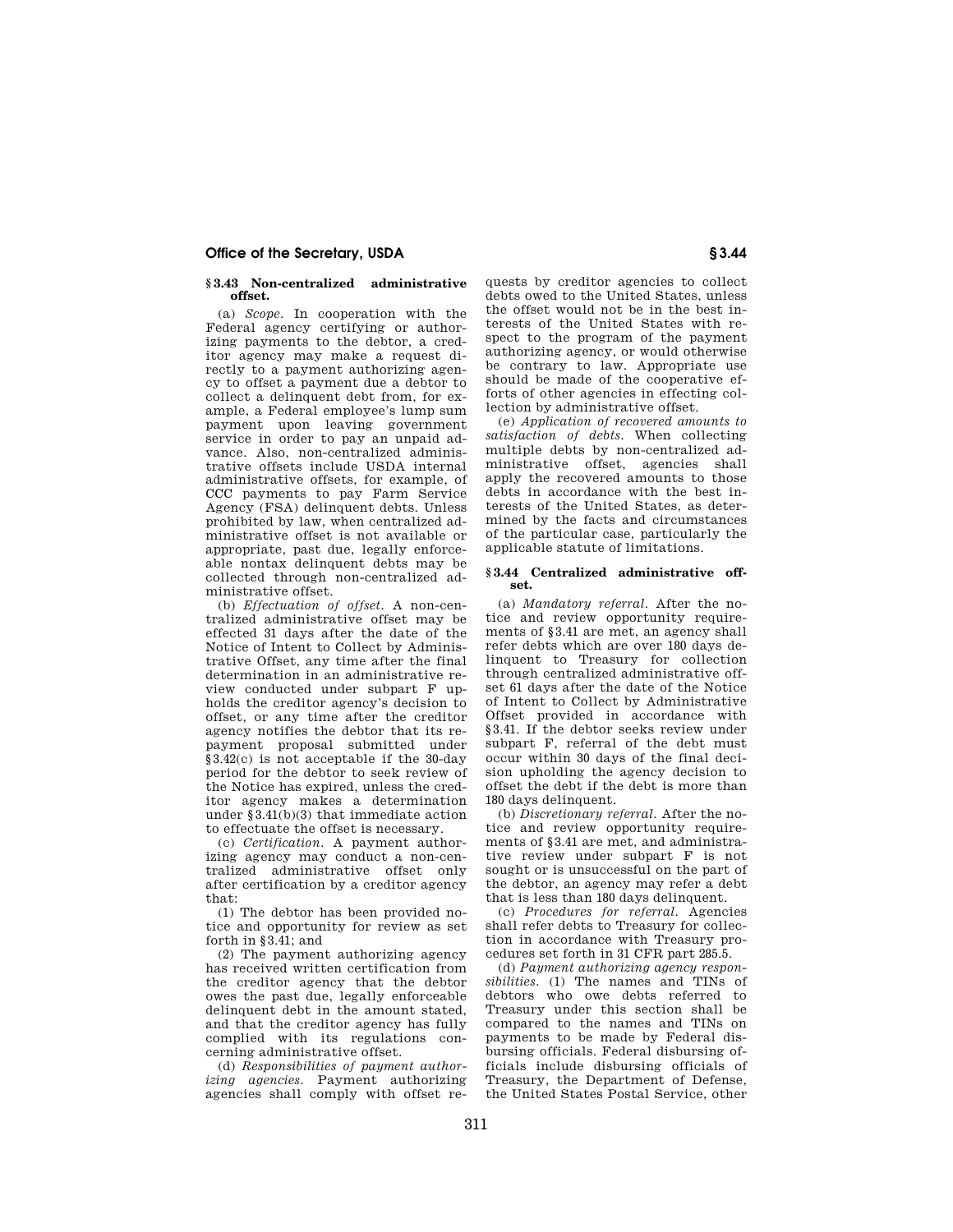## **§ 3.45 7 CFR Subtitle A (1–1–13 Edition)**

government corporations, and disbursing officials of the United States designated by Treasury. When the name and TIN of a debtor match the name and TIN of a payee and all other requirements for offset have been met, the payment authorizing agency must offset a payment to satisfy the debt.

(2) Any USDA official serving as a Federal disbursing official for purposes of effecting centralized administrative offset under this section must notify a debtor/payee in writing that an offset has occurred to satisfy, in part or in full, a past due, legally enforceable delinquent debt. The notice must include the information set forth in paragraph (d)(4) of this section.

(3) As described in 31 CFR  $285.5(g)(1)$ and (2), any USDA official serving as a Federal disbursing official for purposes of centralized administrative offset under this section shall furnish a warning notice to a payee/debtor prior to beginning offset of recurring payments. Such warning notice shall include the information set forth in paragraph (d)(4) of this section.

(4) The notice shall include a description of the type and amount of the payment from which the offset was taken, the amount of offset that was taken, the identity of the creditor agency requesting the offset, and a contact point within the creditor agency who will respond to questions regarding the offset.

(5) The priorities for collecting multiple payments owed by a payee/debtor shall be those set forth in 31 CFR  $285.5(f)(3)$ .

#### **§ 3.45 USDA payment authorizing agency offset of pro rata share of payments due entity in which debtor participates.**

(a) A USDA payment authorizing agency, to satisfy either a non-centralized or centralized administrative offset under §§3.43 and 3.44, may offset:

(1) A debtor's pro rata share of USDA payments due any entity in which the debtor participates, either directly or indirectly, as determined by the creditor agency or the payment authorizing agency; or

(2) USDA payments due any entity that the debtor has established, or reorganized, transferred ownership of, or changed in some other manner the operation of, for the purpose of avoiding payment on the claim or debt, as determined by the creditor agency or the payment authorizing agency.

(b) Prior to exercising the authority of this section to offset any portion of a payment due an entity, the creditor agency must have provided notice to that entity in accordance with §3.41 of its intent to offset payments to the entity in satisfaction of the debt of an individual debtor participating in that entity.

## **§ 3.46 Offset against tax refunds.**

USDA will take action to effect administrative offset against tax refunds due to debtors under 26 U.S.C. 6402 in accordance with the provisions of 31 U.S.C. 3720A through referral for centralized administrative offset under §3.44.

## **§ 3.47 Offset against amounts payable from Civil Service Retirement and Disability Fund.**

Upon providing the Office of Personnel Management (OPM) written certification that a debtor has been afforded the procedures provided in §3.41, creditor agencies may request OPM to offset a debtor's anticipated or future benefit payments under the Civil Service Retirement and Disability Fund (Fund) in accordance with regulations codified at 5 CFR 831.1801 through 831.1808. Upon receipt of such a request, OPM will identify and ''flag'' a debtor's account in anticipation of the time when the debtor requests, or becomes eligible to receive, payments from the Fund. This will satisfy any requirement that offset be initiated prior to the expiration of the time limitations referenced in §3.40(e).

## **Subpart E—Administrative Wage Garnishment**

SOURCE: 73 FR 4, Jan. 2, 2008, unless otherwise noted.

#### **§ 3.50 Purpose.**

This subpart provides USDA procedures for use of administrative wage garnishment to garnish a debtor's disposable pay to satisfy delinquent nontax debt owed to USDA creditor agencies.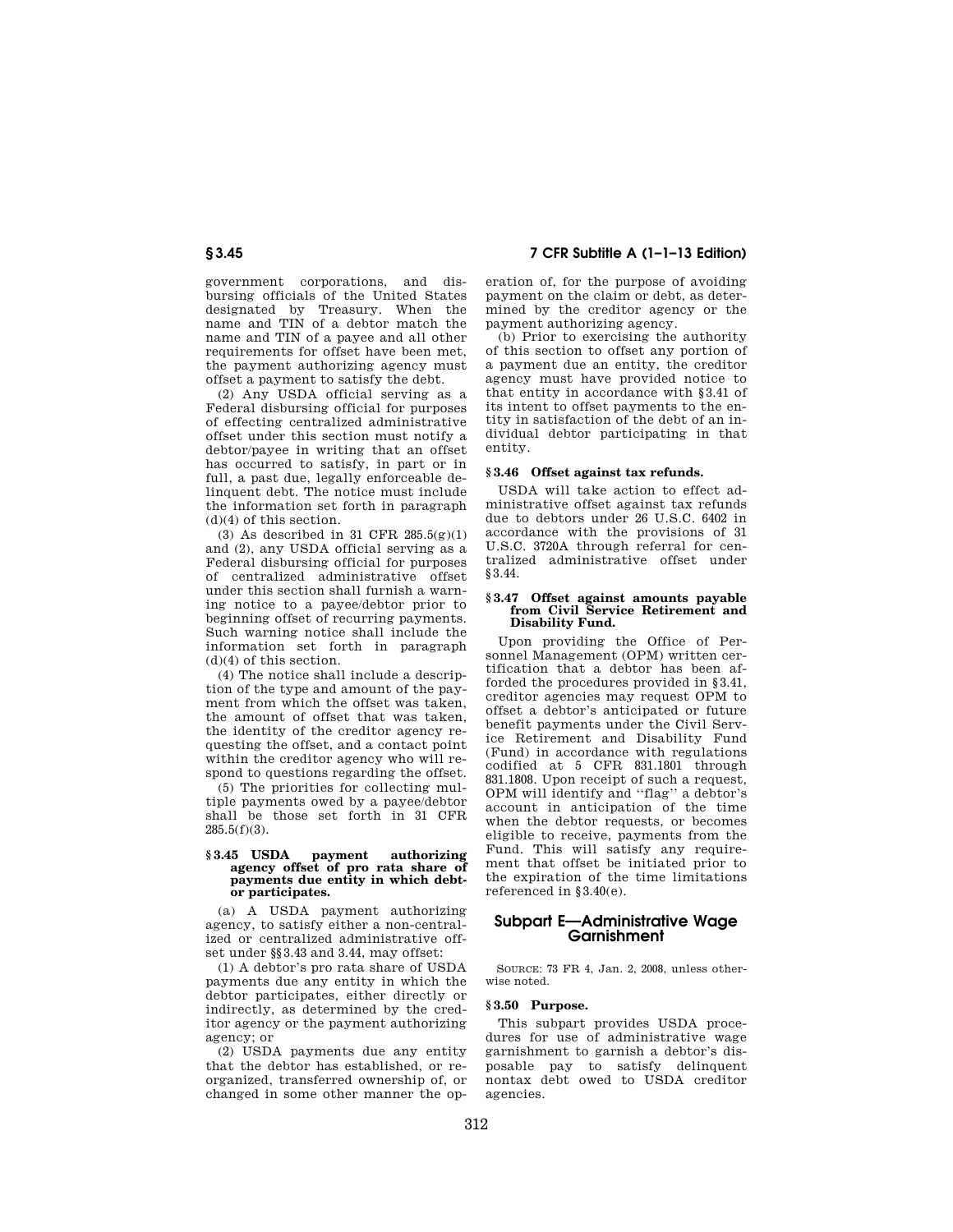## **Office of the Secretary, USDA § 3.53**

## **§ 3.51 Scope.**

(a) This subpart applies to any agency that administers a program that gives rise to a delinquent nontax debt owed to the United States and to any agency that pursues recovery of such debt.

(b) This subpart shall apply notwithstanding any provision of State law.

(c) Nothing in this subpart precludes the compromise of a debt or the suspension or termination of collection action in accordance with the provisions of this part or other applicable law.

(d) The receipt of payments pursuant to this subpart does not preclude an agency from pursuing other debt collection remedies under this part. An agency may pursue such debt collection remedies separately or in conjunction with administrative wage garnishment.

(e) This subpart does not apply to the collection of delinquent nontax debt owed to the United States from the wages of Federal employees from their Federal employment. Federal pay is subject to the salary offset procedures of subpart G of this part.

(f) Nothing in this subpart requires agencies to duplicate notices or administrative proceedings required by contract or other laws or regulations, or other provisions of this part.

#### **§ 3.52 Definitions.**

As used in this subpart the following definitions shall apply:

*Disposable pay* means that part of the debtor's compensation (including, but not limited to, salary, bonuses, commissions, and vacation pay) from an employer remaining after the deduction of health insurance premiums and any amounts required by law to be withheld. For purposes of this section, ''amounts required by law to be withheld'' include amounts for deductions such as social security taxes and withholding taxes, but do not include any amount withheld pursuant to a court order.

*Employer* means a person or entity that employs the services of others and that pays their wages or salaries. The term employer includes, but is not limited to, State and local governments, but does not include an agency of the Federal government.

*Garnishment* means the process of withholding amounts from an employee's disposable pay and the paying of those amounts to a creditor in satisfaction of a withholding order.

*Withholding order* means any order for withholding or garnishment of pay issued by an agency, or judicial or administrative body. For purposes of this section, the terms ''wage garnishment order'' and ''garnishment order'' have the same meaning as ''withholding order.''

## **§ 3.53 Procedures.**

(a) USDA has determined to pursue administrative wage garnishment of USDA debtors by referral of nontax legally enforceable debts to Treasury for issuance of garnishment orders by Treasury or its contractors.

(b) Pursuant to §3.11, agencies must notify debtors of their intent to pursue garnishment of their disposable pay through referral of the debt to Treasury for issuance of an administrative wage garnishment order and provide debtors with the opportunity for review of the existence of the debt under subpart F within 60 days of the date of the demand letter.

(c) Upon expiration of the 60-day period for review, or upon completion of a review under subpart F that upholds the agency's determination of the debt, USDA will transfer the debt for collection through administrative wage garnishment as well as other means through cross-servicing or centralized administrative offset.

(d) If Treasury elects to pursue collection through administrative wage garnishment, Treasury, or its contractor, will notify the debtor of its intent to initiate garnishment proceedings and provide the debtor with the opportunity to inspect and copy agency records related to the debt, enter into a repayment agreement, or request a hearing as to the existence or amount of the debt or the terms of the proposed repayment schedule under the proposed garnishment order, in accordance with 31 CFR 285.11.

(e) If the debtor requests a hearing at any time, Treasury will forward the request to the USDA creditor agency to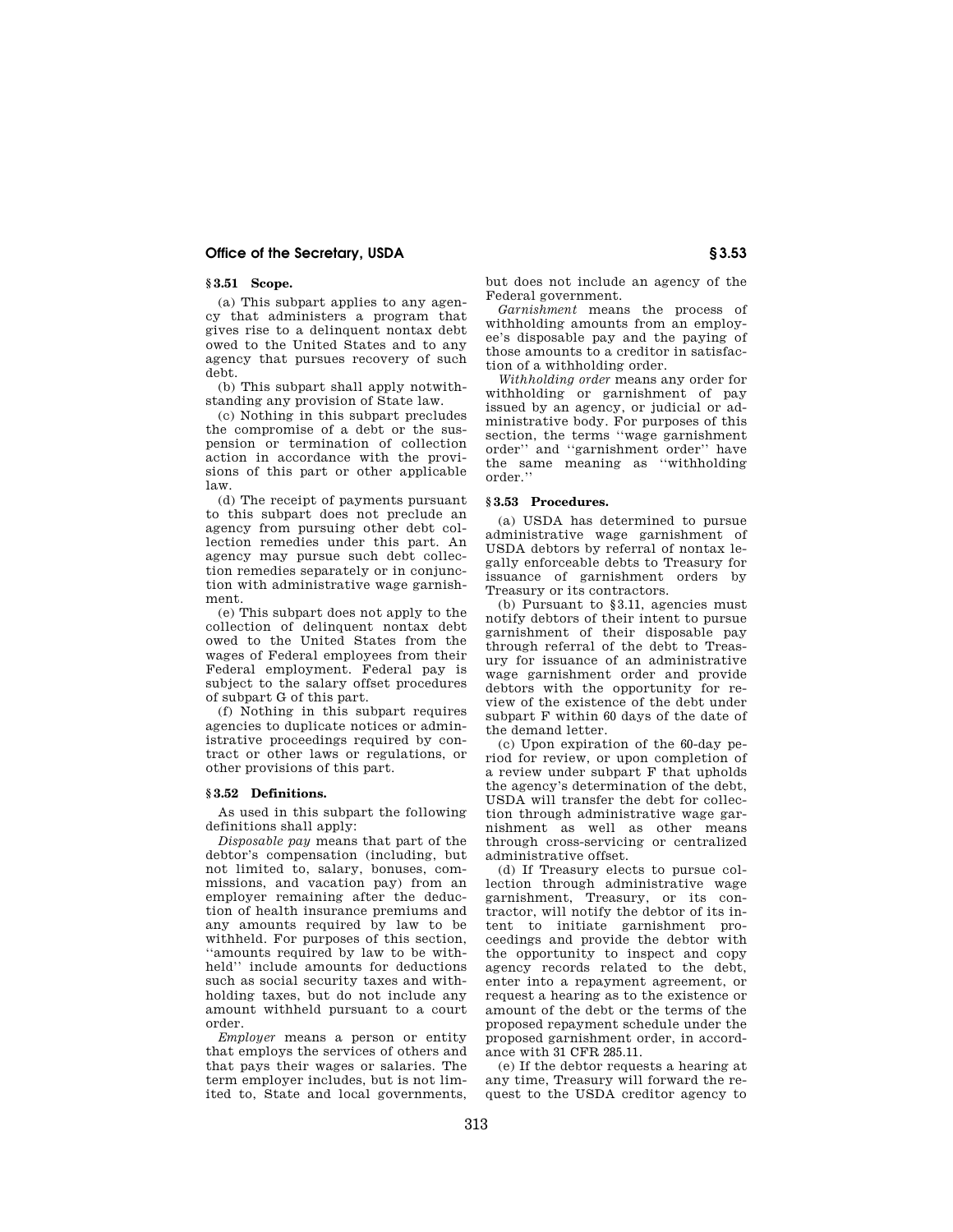which the debt is owed, and the creditor agency will contact the Office of the CFO (OCFO) for selection of a hearing official. The issuance of proposed garnishment orders by Treasury shall not be subject to appeal to NAD under 7 CFR part 11. Hearings will be conducted in accordance with 31 CFR 285.11(f).

(f) OCFO shall provide a copy of the hearing official's final decision to Treasury for implementation with respect to the subject garnishment order.

## **Subpart F—Administrative Reviews for Administrative Offset, Administrative Wage Garnishment, and Disclosure to Credit Reporting Agencies**

SOURCE: 73 FR 4, Jan. 2, 2008,unless otherwise noted.

## **§ 3.60 Applicability.**

(a) This section establishes consolidated administrative review procedures for debts subject to administrative offset, administrative wage garnishment, and disclosure to credit reporting agencies, under subparts D and E. A hearing or review under this section shall satisfy the required opportunity for administrative review by the agency of the determination of a debt for both administrative offset and administrative wage garnishment that is required before transfer to Treasury for collection or collection by the agency through non-centralized administrative offset.

(b) For debt collection proceedings initiated by FSA, CCC, the Rural Housing Service, the Rural Business-Cooperative Service, the Risk Management Agency, the Federal Crop Insurance Corporation, the Natural Resources Conservation Service, Rural Development, and the Rural Utilities Service (but not for programs authorized by the Rural Electrification Act of 1936 or the Rural Telephone Bank Act, 7 U.S.C. 901 *et seq.*), unless otherwise specified, any administrative review will be conducted by NAD in accordance with 7 CFR part 11 and not the procedures of this subpart.

## **§ 3.60 7 CFR Subtitle A (1–1–13 Edition)**

## **§ 3.61 Presiding employee.**

An agency reviewing officer may be an agency employee, or the agency may provide for reviews to be done by another agency through an interagency agreement. No agency employee may act as a reviewing officer for the consideration of collection by administrative offset in a matter for which the employee was a contracting officer or a debt management officer.

## **§ 3.62 Procedures.**

(a) A debtor who receives a Notice of Intent to Collect by Administrative Offset, Notice of Disclosure to Credit Reporting Agencies, or Notice of Intent to Collect by Administrative Wage Garnishment, or more than one of the above simultaneously, may request administrative review of the agency's determination that the debt exists and the amount of the debt. Any debtor who wishes to do this must submit a written explanation of why the debtor disagrees and seeks review. The request must be received by the creditor agency within 60 days of the date of the notice in the case of a Notice of Intent to Collect by Administrative Offset that includes referral to Treasury for offset against other Federal payments including tax refunds and 30 days in the case of all other notices.

(b) In response, the creditor agency must notify the debtor in writing whether the review will be by documentary review or by hearing. An oral hearing is not necessary with respect to debt collection systems in which a determination of indebtedness rarely involves issues of credibility or veracity and the agency has determined that review of the written record is ordinarily an adequate means to correct prior mistakes. The agency shall provide the debtor with a reasonable opportunity for an oral hearing when the debtor requests reconsideration of the debt and the agency determines that the question of the indebtedness cannot be resolved by review of the documentary evidence, for example, when the validity of the debt turns on an issue of credibility or veracity. If the debtor requests a hearing, and the creditor agency decides to conduct a documentary review, the agency must notify the debtor of the reason why a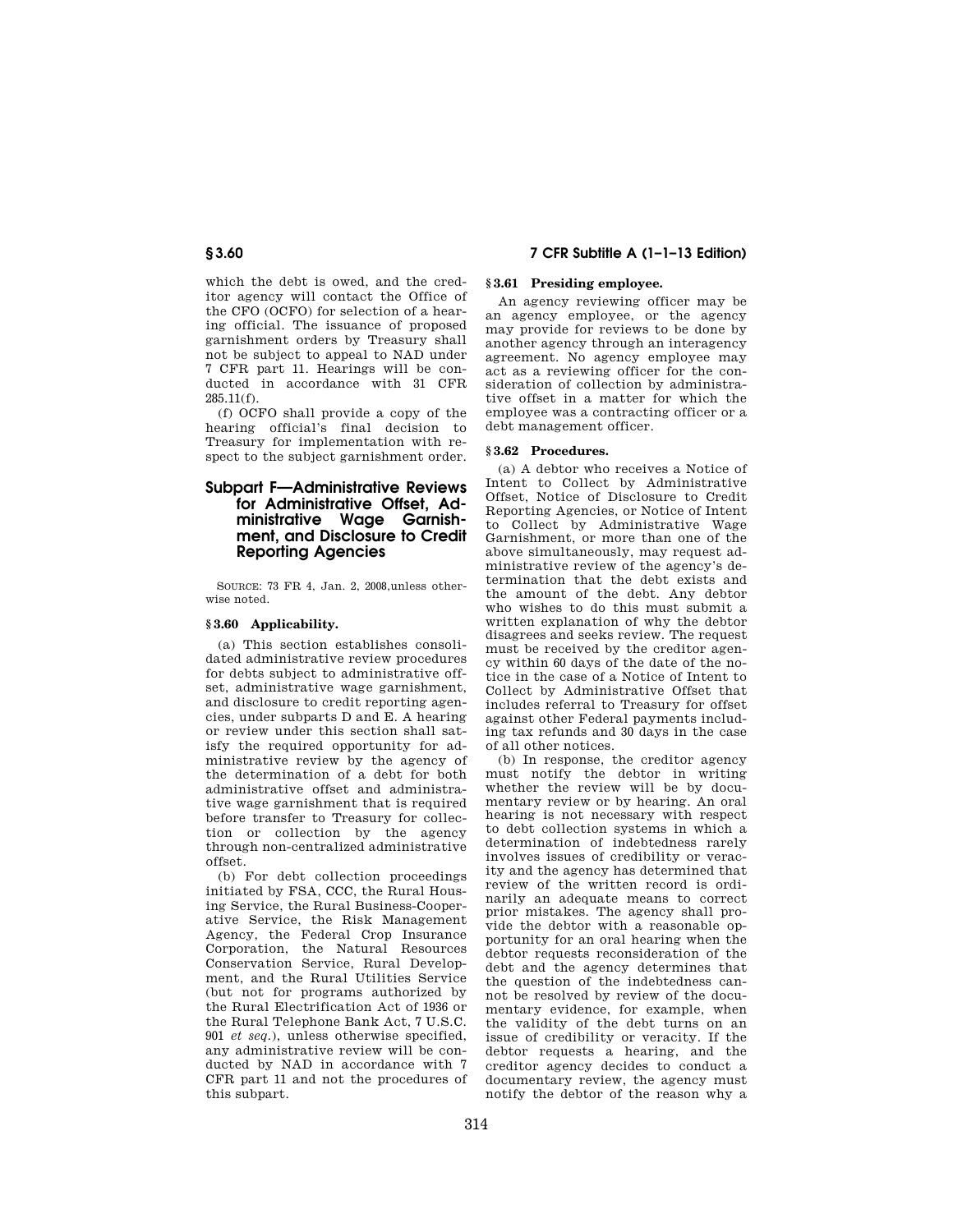## **Office of the Secretary, USDA S** 3.62

hearing will not be granted. The agency must also advise the debtor of the procedures to be used in reviewing the documentary record, or of the date, location and procedures to be used if review is by a hearing.

(c) An oral hearing may, at the debtor's option, be conducted either in-person or by telephone conference. All travel expenses incurred by the debtor in connection with an in-person hearing will be borne by the debtor. All telephonic charges incurred during the hearing will be the responsibility of the agency.

(d) After the debtor requests a hearing, the hearing official shall notify the debtor of:

(1) The date and time of a telephonic hearing;

(2) The date, time, and location of an in-person oral hearing; or

(3) The deadline for the submission of evidence for a documentary review.

(e) Unless otherwise arranged by mutual agreement between the debtor and the agency, evidenced in writing, any documentary review or hearing will be conducted not less than 10 days and no more than 45 days after receipt of the request for review.

(f) Unless otherwise arranged by mutual agreement between the debtor and the agency, evidenced in writing, a documentary review or hearing will be based on agency records plus other relevant documentary evidence which may be submitted by the debtor within 10 days after the request for review is received.

 $(g)(1)$  *Hearings*. Hearings will be as informal as possible, and will be conducted by a reviewing officer in a fair and expeditious manner. The reviewing officer need not use the formal rules of evidence with regard to the admissibility of evidence or the use of evidence once admitted. However, clearly irrelevant material should not be admitted, whether or not any party objects. Any party to the hearing may offer exhibits, such as copies of financial records, telephone memoranda, or agreements, provided the opposing party is notified at least five days before the hearing.

(2) *Burden of proof.* (i) The agency will have the burden of going forward to prove the existence or amount of the debt.

(ii) Thereafter, if the debtor disputes the existence or amount of the debt, the debtor must prove by a preponderance of the evidence that no debt exists or that the amount of the debt is incorrect. In addition, the debtor may present evidence that repayment would cause a financial hardship to the debtor or that collection of the debt may not be pursued due to operation of law

(3) Witnesses must testify under oath or affirmation.

(4) Debtors may represent themselves or may be represented at their own expense by an attorney or other person.

(5) The substance of all significant matters discussed at the hearing must be recorded. No official record or transcript of the hearing need be created, but if a debtor requested that a transcript be made, it will be at the debtor's expense.

(h) In the absence of good cause shown, a debtor who fails to appear at a hearing scheduled pursuant to paragraph (f)(4) of this section will be deemed as not having timely filed a request for a hearing.

(i)(1) Within no more than 30 days after the hearing or receipt of documentation for the documentary review, the reviewing officer will issue a written decision to the debtor and the agency, including the supporting rationale for the decision. The deadline for issuance of the decision may be extended by the reviewing officer for good cause for no more than 30 days.

(2) The written decision shall include:

(i) A summary of the facts presented; (ii) The hearing official's findings, analysis and conclusions; and

(iii) Resolution of any significant procedural matter which was in dispute before or during the hearing or documentary review.

(3) The reviewing officer's decision constitutes final agency action for purposes of judicial review under the Administrative Procedure Act (5 U.S.C. 701 *et seq.*) as to the following issues:

(i) All issues of fact relating to the basis of the debt (including the existence of the debt and the propriety of administrative offset), in cases where the debtor previously had not been afforded due process; and

(ii) The existence of the debt and the propriety of administrative offset, in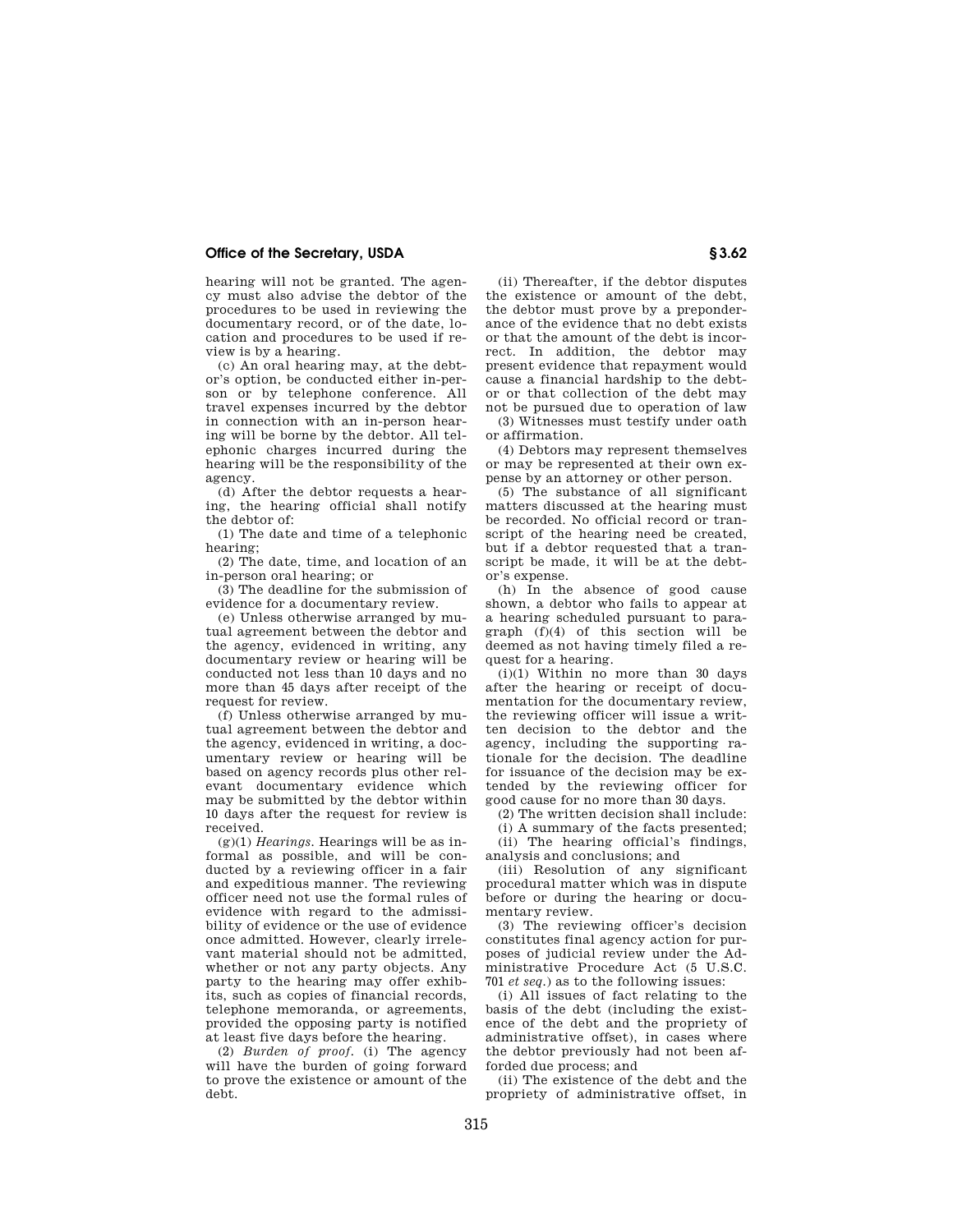## **§ 3.70 7 CFR Subtitle A (1–1–13 Edition)**

cases where the debtor previously had been afforded due process as to issues of fact relating to the basis of the debt.

(j) The reviewing officer will promptly distribute copies of the decision to the USDA CFO, the agency CFO (if any), the agency debt management officer, the debtor, and the debtor's representative, if any.

## **Subpart G—Federal Salary Offset**

AUTHORITY : 5 U.S.C. 5514; 5 CFR part 550, subpart K.

SOURCE: 73 FR 4, Jan. 2, 2008, unless otherwise noted.

### **§ 3.70 Scope.**

(a) The provisions of this subpart set forth USDA procedures for the collection of a Federal employee's pay by salary offset to satisfy certain valid and past due debts owed the government.

(b) These regulations apply to:

(1) Current USDA employees and employees of other agencies who owe debts to USDA; and

(2) Current USDA employees who owe debts to other agencies.

(c) These regulations do not apply to debts owed by FSA county executive directors or county office employees. Salaries of those employees are subject to administrative offset as provided in 7 CFR part 792 or part 1403.

(d) These regulations do not apply to debts or claims arising under the Internal Revenue Code of 1954 (26 U.S.C. 1 *et seq.*); the tariff laws of the United States; or to any case where collection of a debt by salary offset is explicitly provided for or prohibited by another statute (e.g. travel advances in 5 U.S.C. 5705 or employee training expense in 5  $U.S.C. 4108$ 

(e) These regulations identify the types of salary offset available to USDA, as well as certain rights provided to the employee, which include a written notice before deductions begin and the opportunity to petition for a hearing and to receive a written decision if a hearing is granted. The rights provided by this section do not extend to:

(1) Any adjustment to pay arising out of an employee's election of coverage or a change in coverage under a Federal benefits program requiring periodic deductions from pay, if the amount to be recovered was accumulated over four pay periods or less;

(2) A routine intra-agency adjustment of pay that is made to correct an overpayment of pay attributable to clerical or administrative errors or delays in processing pay documents, if the overpayment occurred within the four pay periods preceding the adjustment and, at the time of such adjustment, or as soon thereafter as practical, the individual is provided written notice of the nature and the amount of the adjustment and point of contact for contesting such adjustment; or

(3) Any adjustment to collect a debt amounting to \$50 or less, if, at the time of such adjustment, or as soon thereafter as practical, the individual is provided written notice of the nature and the amount of the adjustment and a point of contact for contesting such adjustment.

(f) These regulations do not preclude an employee from:

(1) Requesting waiver of an erroneous overpayment under 5 U.S.C. 5584, 10 U.S.C. 2774, or 32 U.S.C. 716;

(2) Requesting waiver of any other type of debt, if waiver is available by statute; or

(3) Questioning the amount or validity of a debt, in the manner prescribed by this part.

(g) Nothing in these regulations precludes the compromise, suspension or termination of collection actions where appropriate under USDA regulations contained elsewhere.

## **§ 3.71 Definitions.**

As used in this subpart the following definitions shall apply:

*Agency* means an executive department or agency; a military department; the United States Postal Service; the Postal Rate Commission; the United States Senate; the United States House of Representatives; any court, court administrative office, or instrumentality in the judicial or legislative branches of the government; or a government corporation.

*Debt* means:

(1) An amount owed to the United States from sources which include, but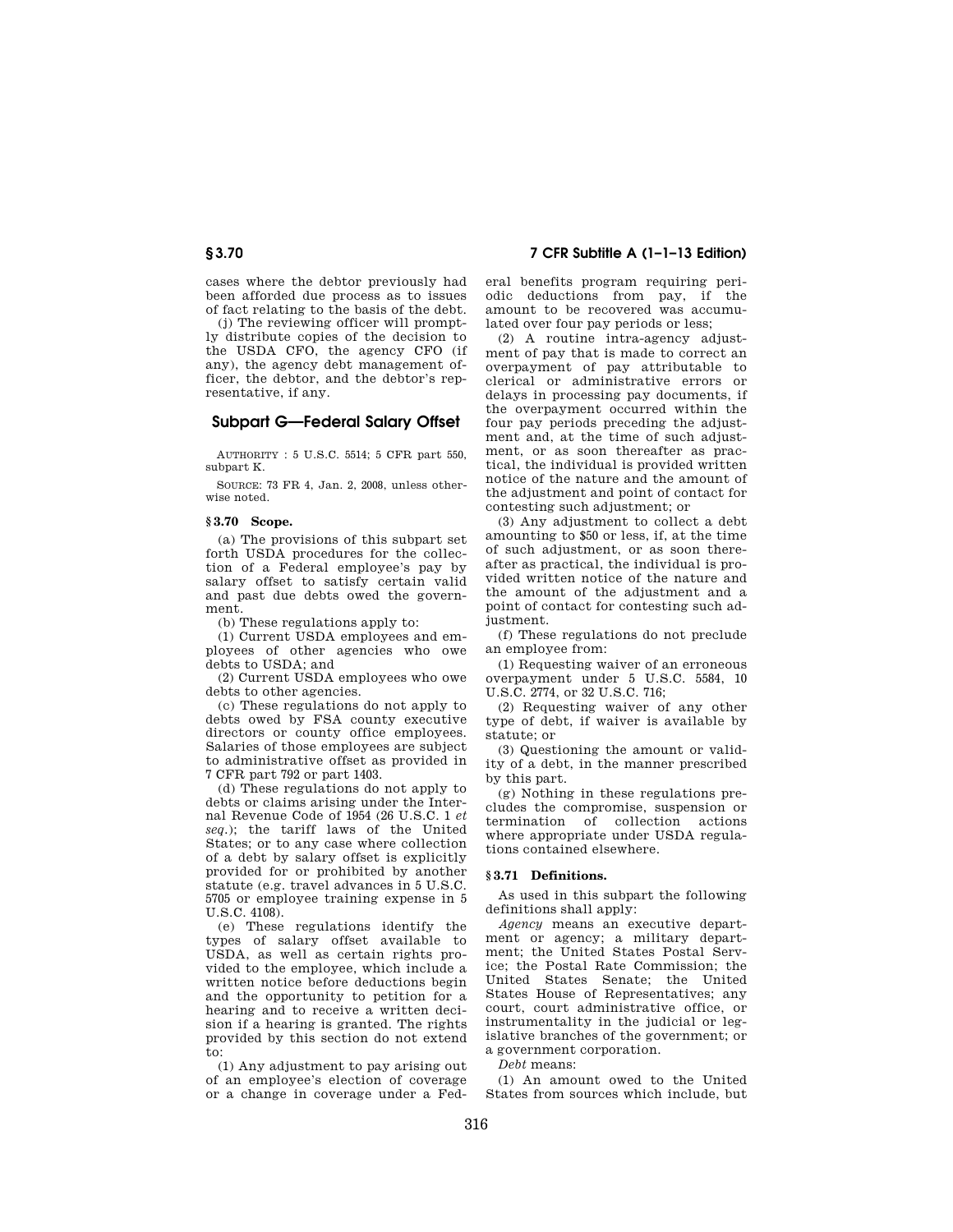## **Office of the Secretary, USDA S** 3.73

are not limited to, insured or guaranteed loans, fees, leases, rents, royalties, services, sales of real or personal property, overpayments, penalties, damages, interest, fines and forfeitures (except those arising under the Uniform Code of Military Justice).

(2) An amount owed to the United States by an employee for pecuniary losses where the employee has been determined to be liable due to his or her negligent, willful, unauthorized or illegal acts, including but not limited to:

(i) Theft, misuse, or loss of government funds;

(ii) False claims for services and travel;

(iii) Illegal, unauthorized obligations and expenditures of government appropriations;

(iv) Using or authorizing the use of government-owned or leased equipment, facilities, supplies, and services for other than official or approved purposes;

(v) Lost, stolen, damaged, or destroyed government property;

(vi) Erroneous entries on accounting records or reports; and

(vii) Deliberate failure to provide physical security and control procedures for accountable officers, if such failure is determined to be the proximate cause for a loss of government funds.

*Disposable pay* means that part of current basic pay, special pay, incentive pay, retired pay, retainer pay, or in the case of an employee not entitled to basic pay, other authorized pay remaining after the deduction of any amount required by law to be withheld (other than deductions to execute garnishment orders in accordance with 5 CFR parts 581 and 582). Among the legally required deductions that must be applied first to determine disposable pay are levies pursuant to the Internal Revenue Code (title 26, United States Code) and deductions described in section 581.105(b) through (f) of part 5 of this title.

*Employee* means a current employee of an agency, including a current member of the Armed Forces or a Reserve of the Armed Forces, but does not include a FSA county executive director or county office employee.

*Hearing official* means a USDA administrative law judge or some other individual not under the control of the Secretary.

*Salary offset* means a reduction of a debt by offset(s) from the disposable pay of an employee without his or her consent.

*Waiver* means the cancellation, remission, forgiveness, or non-recovery of a debt owed by an employee to an agency as permitted or required by 5 U.S.C. 5584, 10 U.S.C. 2774, or 32 U.S.C. 716, 5 U.S.C. 8346(b) or any other law.

#### **§ 3.72 Coordinating offset with another Federal agency.**

(a) *When USDA is owed the debt.* When USDA is owed a debt by an employee of another agency, the other agency shall not initiate the requested offset until USDA provides the agency with a written certification that the debtor owes USDA a debt (including the amount and basis of the debt and the due date of the payment) and that USDA has complied with these regulations.

(b) *When another agency is owed the debt.* USDA may use salary offset against one of its employees who is indebted to another agency, if requested to do so by that agency. Such a request must be accompanied by a certification by the requesting agency that the person owes the debt (including the amount and basis of the debt and the due date of the payment) and that the agency has complied with its regulations required by 5 U.S.C. 5514 and 5 CFR part 550, subpart K.

(c) *Mandatory centralized administrative offset.* Debts may be referred to Treasury under §3.44 for collection through salary offset in accordance with 31 CFR 285.7.

#### **§ 3.73 Determination of indebtedness.**

(a) In determining that an employee is indebted to USDA and that 31 CFR parts 900 through 904 have been satisfied and that salary offset is appropriate, USDA will review the debt to make sure that it is valid and past due.

(b) If USDA determines that any of the requirements of paragraph (a) of this section have not been met, no determination of indebtedness shall be made and salary offset will not proceed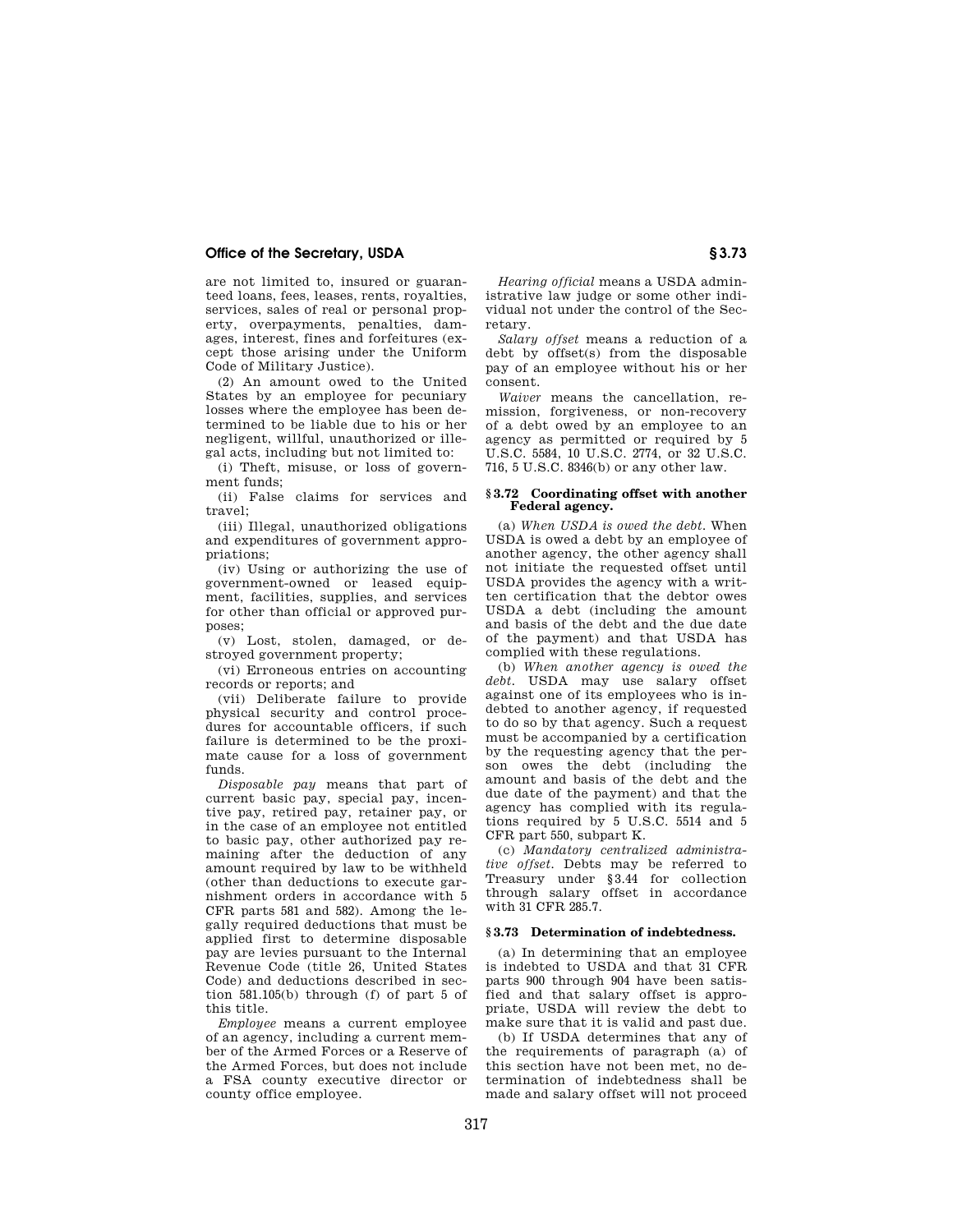until USDA is assured that the requirements have been met.

#### **§ 3.74 Notice requirements before offset.**

Except as provided in paragraph (b) of this section, salary offset will not be made unless USDA first provides the employee with a minimum of 30 days written notice. This Notice of Intent to Offset Salary will state:

(a) That USDA has reviewed the records relating to the debt and has determined that a debt is owed, the amount of the debt, and the facts giving rise to the debt;

(b) USDA's intention to collect the debt by means of deduction from the employee's current disposable pay until the debt and all accumulated interest are paid in full;

(c) The approximate beginning date, frequency, and amount of the intended deduction (stated as a fixed dollar amount or as a percentage of pay, not to exceed 15 percent of disposable pay) and; and the intention to continue the deductions until the debt is paid in full or otherwise resolved;

(d) An explanation of USDA requirements concerning interest, penalties and administrative costs; unless such payments are waived in accordance with 31 U.S.C. 3717 and §3.17;

(e) The employee's right to inspect and copy USDA records relating to the debt;

(f) The employee's right to enter into a written agreement with USDA for a repayment schedule differing from that proposed by USDA, so long as the terms of the repayment schedule proposed by the employee are agreeable to USDA;

(g) The employee's right to a hearing conducted by a hearing official on USDA's determination of the debt, the amount of the debt, or percentage of disposable pay to be deducted each pay period, so long as a petition is filed by the employee as prescribed by USDA;

(h) That the timely filing of a petition for hearing will stay the collection proceedings;

(i) That a final decision on the hearing will be issued at the earliest practical date, but not later than 60 days after the filing of the petition requesting the hearing, unless the employee requests, and the hearing officer grants, a delay in the proceedings;

(j) That any knowingly false or frivolous statements, representations, or evidence may subject the employee to:

(1) Disciplinary procedures appropriate under 5 U.S.C. chapter 75, 5 CFR part 752, or any other applicable statutes or regulations;

(2) Penalties under the False Claims Act, 31 U.S.C. 3729–3731, or any other applicable statutory authority; or

(3) Criminal penalties under 18 U.S.C. 286, 287, 1001, and 1002 or any other applicable statutory authority;

(k) Any other rights and remedies available to the employee under statutes or regulations governing the program for which the collection is being made;

(l) That amounts paid on or deducted for the debt which are later waived or found not owed to the United States will be promptly refunded to the employee, unless there are applicable contractual or statutory provisions to the contrary;

(m) The method and time period for requesting a hearing; and

(n) The name and address of an official of USDA to whom communications must be directed.

## **§ 3.75 Request for a hearing.**

(a) Except as provided in paragraph (c) of this section, an employee must file a petition for a hearing that is received by USDA not later than 30 days from the date of the USDA notice described in §3.74, if an employee wants a hearing concerning:

(1) The existence or amount of the debt; or

(2) USDA's proposed offset schedule (including percentage).

(b) The petition must be signed by the employee and must identify and explain with reasonable specificity and brevity the facts, evidence and witnesses which the employee believes support his or her position. If the employee objects to the percentage of disposable pay to be deducted from each check, the petition must state the objection and the reasons for it.

(c) If the employee files a petition for a hearing later than the 30 days as described in paragraph (a) of this section,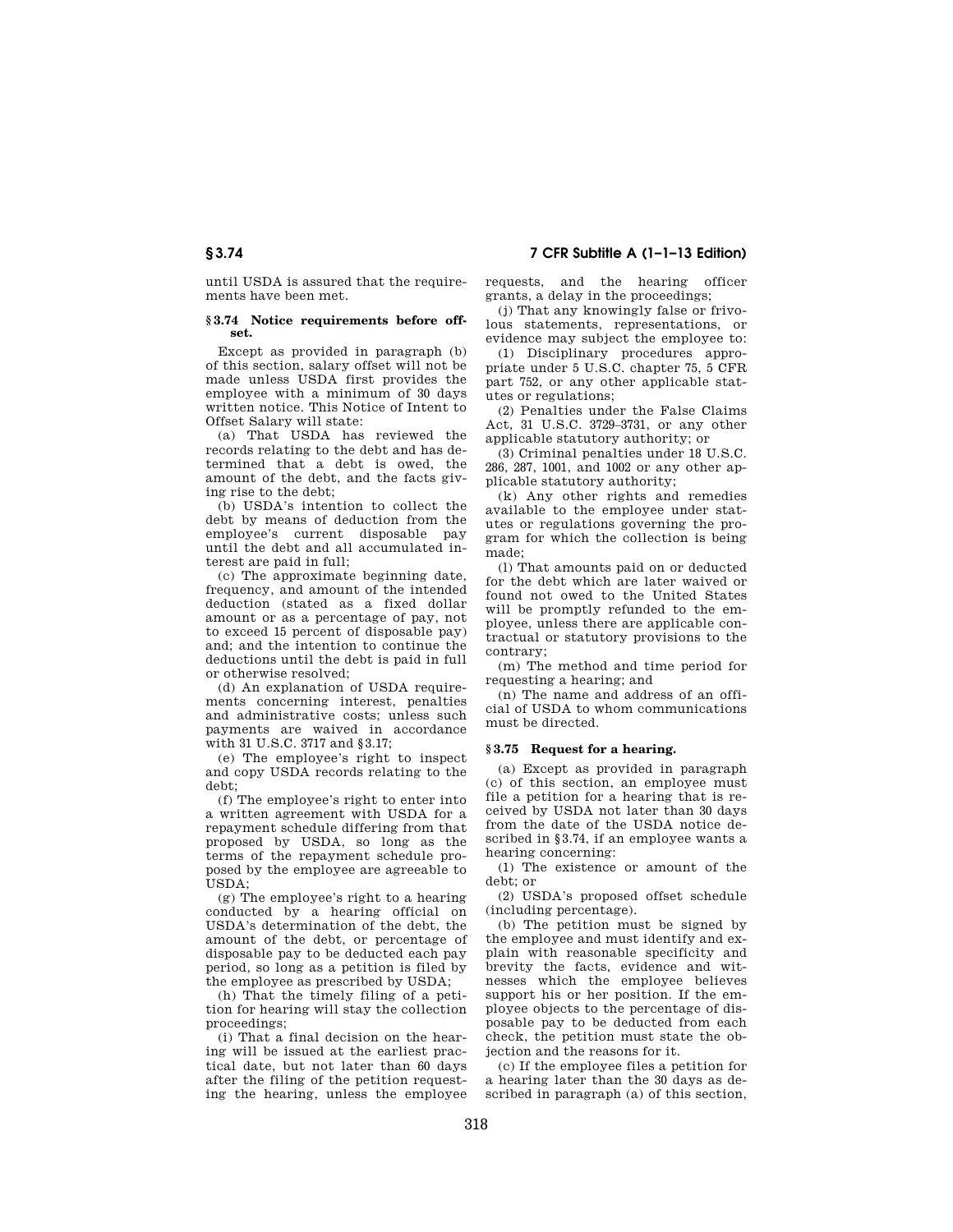## **Office of the Secretary, USDA § 3.80**

the hearing officer may accept the request if the employee can show that the delay was because of circumstances beyond his or her control or because of failure to receive notice of the filing deadline (unless the employee has actual notice of the filing deadline).

#### **§ 3.76 Result if employee fails to meet deadlines.**

An employee will not be granted a hearing and will have his or her disposable pay offset in accordance with USDA's offset schedule if the employee:

(a) Fails to file a petition for a hearing as prescribed in §3.75; or

(b) Is scheduled to appear and fails to appear at the hearing.

## **§ 3.77 Hearing.**

(a) If an employee timely files a petition for a hearing under section 3.75, USDA shall select the time, date, and location for the hearing.

(b)(1) Hearings shall be conducted by the hearing official designated in accordance with 5 CFR 550.1107; and

(2) Rules of evidence shall not be adhered to, but the hearing official shall consider all evidence that he or she determines to be relevant to the debt that is the subject of the hearing and weigh it accordingly, given all of the facts and circumstances surrounding the debt.

(c) USDA will have the burden of going forward to prove the existence of the debt.

(d) The employee requesting the hearing shall bear the ultimate burden of proof.

(e) The evidence presented by the employee must prove that no debt exists or cast sufficient doubt such that reasonable minds could differ as to the existence of the debt.

#### **§ 3.78 Written decision following a hearing.**

Written decisions provided after a hearing will include:

(a) A statement of the facts presented at the hearing to support the nature and origin of the alleged debt and those presented to refute the debt;

(b) The hearing officer's analysis, findings, and conclusions, considering all the evidence presented and the respective burdens of the parties, in light of the hearing;

(c) The amount and validity of the alleged debt determined as a result of the hearing;

(d) The payment schedule (including percentage of disposable pay), if applicable;

(e) The determination that the amount of the debt at this hearing is the final agency action on this matter regarding the existence and amount of the debt for purposes of executing salary offset under 5 U.S.C. 5514. However, even if the hearing official determines that a debt may not be collected by salary offset, but the creditor agency finds that the debt is still valid, the creditor agency may still seek collection of the debt by other means authorized by this part; and

(f) Notice that the final determination by the hearing official regarding the existence and amount of a debt is subject to referral to Treasury under §3.33 in the same manner as any other delinquent debt.

## **§ 3.79 Review of USDA records related to the debt.**

(a) *Notification by employee.* An employee who intends to inspect or copy USDA records related to the debt must send a letter to USDA stating his or her intention. The letter must be received by USDA within 30 days of the date of the Notice of Intent to Offset Salary.

(b) *USDA response.* In response to the timely notice submitted by the debtor as described in paragraph (a) of this section, USDA will notify the employee of the location and time when the employee may inspect and copy USDA records related to the debt.

#### **§ 3.80 Written agreement to repay debts as alternative to salary offset.**

(a) *Notification by employee.* The employee may propose, in response to a Notice of Intent to Offset Salary, a written agreement to repay the debt as an alternative to salary offset. Any employee who wishes to do this must submit a proposed written agreement to repay the debt that is received by USDA within 30 days of the date of the Notice of Intent to Offset Salary or 15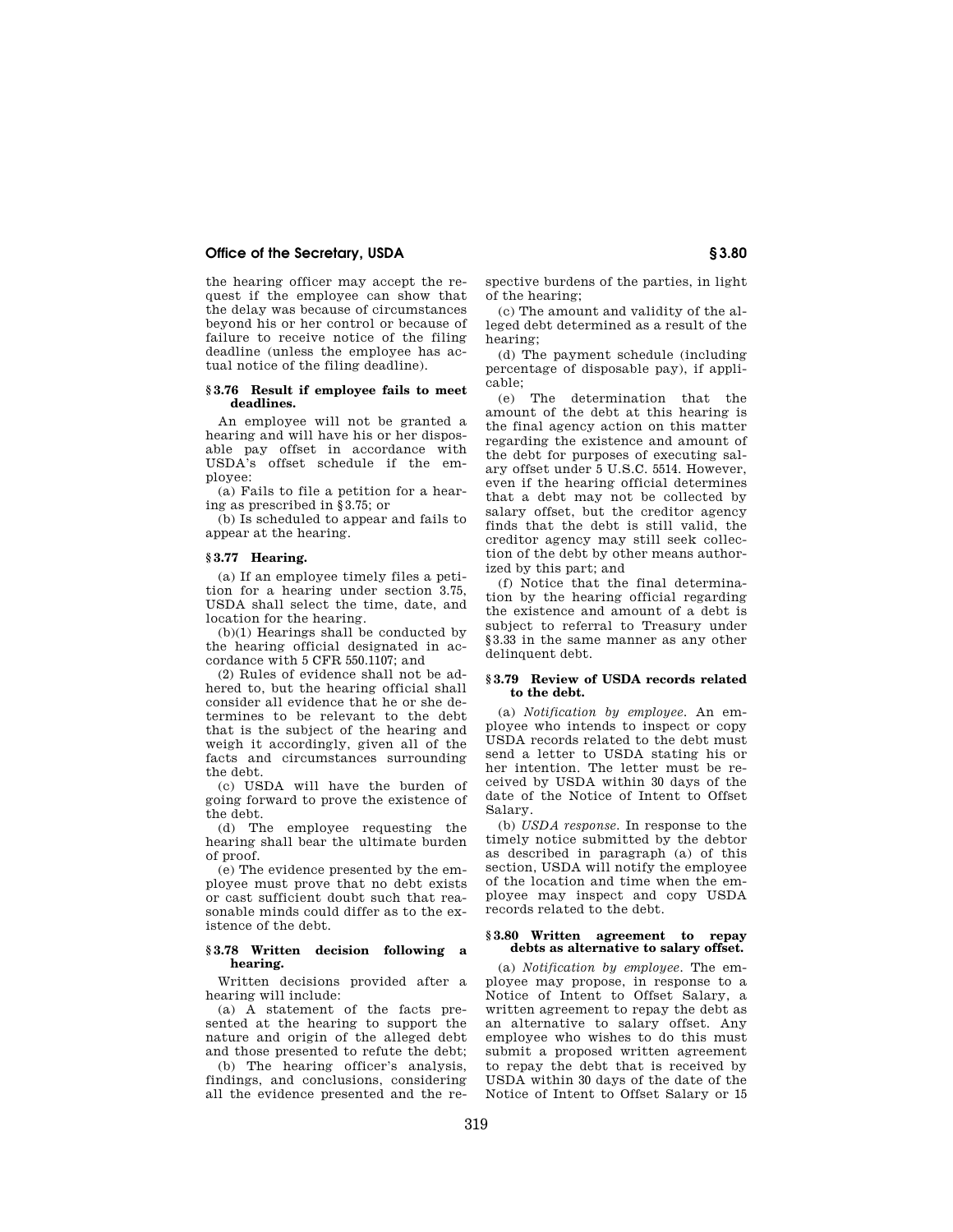days after the date of a hearing decision issued under §3.78.

(b) *USDA response.* USDA will notify the employee whether the employee's proposed written agreement for repayment is acceptable. USDA may accept a repayment agreement instead of proceeding by offset. In making this determination, USDA will balance the USDA interest in collecting the debt against hardship to the employee. If the debt is delinquent and the employee has not disputed its existence or amount, USDA will accept a repayment agreement, instead of offset, for good cause such as, if the employee is able to establish that offset would result in undue financial hardship or would be against equity and good conscience.

#### **§ 3.81 Procedures for salary offset: when deductions may begin.**

(a) Deductions to liquidate an employee's debt will be by the method and in the amount stated in USDA's Notice of Intent to Offset Salary to collect from the employee's current pay.

(b) If the employee filed a petition for a hearing with USDA before the expiration of the period provided for in §3.75, then deductions will begin after the hearing officer has provided the employee with a hearing, and a final written decision has been rendered in favor of USDA.

(c) If an employee retires or resigns before collection of the amount of the indebtedness is completed, the remaining indebtedness will be collected according to the procedures for administrative offset (see subpart D of this part).

#### **§ 3.82 Procedures for salary offset: types of collection.**

A debt will be collected in a lumpsum or in installments. Collection will be by lump-sum collection unless the employee is financially unable to pay in one lump-sum, or if the amount of the debt exceeds 15 percent of disposable pay for an ordinary pay period. In these cases, deduction will be by installments, as set forth in §3.83.

#### **§ 3.83 Procedures for salary offset: methods of collection.**

(a) *General.* A debt will be collected by deductions at officially-established pay intervals from an employee's current pay account, unless the employee and USDA agree to alternative arrangements for repayment under §3.80.

(b) *Installment deductions.* Installment deductions will be made over a period not greater than the anticipated period of employment. The size and frequency of installment deductions will bear a reasonable relation to the size of the debt and the employee's ability to pay. However, the amount deducted for any period will not exceed 15 percent of the disposable pay from which the deduction is made, unless the employee has agreed in writing to the deduction of a greater amount. If possible, the installment payment will be sufficient in size and frequency to liquidate the debt in no more than three years. Installment payments of less than \$25 per pay period or \$50 a month will be accepted only in the most unusual circumstances.

(c) *Sources of deductions.* USDA will make deductions only from basic pay, special pay, incentive pay, retired pay, retainer pay, or in the case of an employee not entitled to basic pay, other authorized pay.

#### **§ 3.84 Procedures for salary offset: Imposition of interest, penalties, and administrative costs.**

Interest, penalties and administrative costs will be charged in accordance with §3.17.

## **§ 3.85 Non-waiver of rights.**

So long as there are no statutory or contractual provisions to the contrary, no employee payment (or all or portion of a debt) collected under these regulations will be interpreted as a waiver of any rights that the employee may have under 5 U.S.C. 5514.

#### **§ 3.86 Refunds.**

USDA will refund promptly to the appropriate individual amounts offset under these regulations when:

(a) A debt is waived or otherwise found not owed to the United States (unless expressly prohibited by statute or regulation); or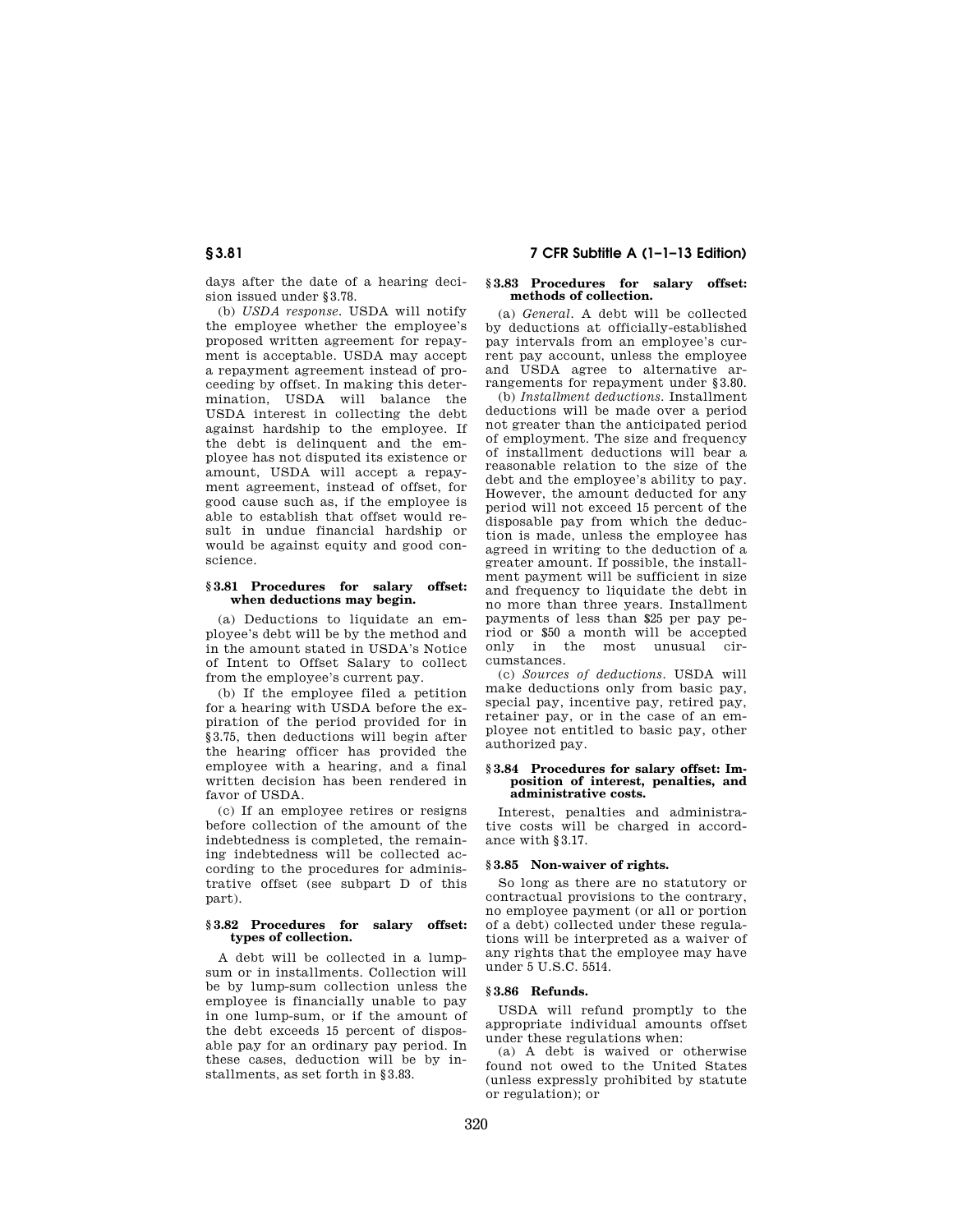### **Office of the Secretary, USDA S3.91**

(b) USDA is directed by an administrative or judicial order to refund amounts deducted from the employee's current pay.

## **§ 3.87 Agency regulations.**

USDA agencies may issue regulations or policies not inconsistent with OPM regulations (5 CFR part 550, subpart K) and regulations in this subpart governing the collection of a debt by salary offset.

## **Subpart H—Cooperation With the Internal Revenue Service**

AUTHORITY: 26 U.S.C. 61; 31 U.S.C. 3720A; I TFRM 4055.50.

# **§ 3.90 Reporting discharged debts to the Internal Revenue Service.**

When USDA discharges a debt, whether for the full value or less, it will report the discharge to the Internal Revenue Service (IRS) in accordance with current IRS instructions.

[73 FR 4, Jan. 2, 2008]

## **Subpart I—Adjusted Civil Monetary Penalties**

AUTHORITY: 28 U.S.C. 2461 note.

#### **§ 3.91 Adjusted civil monetary penalties.**

(a) *In general.* (1) The Secretary will adjust the civil monetary penalties, listed in paragraph (b) of this section, to take account of inflation at least once every 4 years as required by the Federal Civil Penalties Inflation Adjustment Act of 1990 (Pub. L. 101–410), as amended.

(2) Any increase in the dollar amount of a civil monetary penalty listed in paragraph (b) of this section shall apply only to violations occurring after May 7, 2010.

(3) The descriptions of the civil monetary penalties listed in paragraph (b) of this section are for illustrative purposes only. This section does not amend, interpret, implement, or alter in any way the statutory provisions in which the civil monetary penalties listed in paragraph (b) are set. Moreover, the descriptions of the civil monetary penalties listed in paragraph (b)

do not necessarily contain a complete description of the circumstances (*e.g.*, requirements regarding the ''state of mind'' of the violator(s), requirements regarding the type of law or issuance violated, etc.) under which the penalties are assessed. Persons should consult the statutory text in which the civil monetary penalties are set and any implementing regulations to make applicability determinations.

(4) As used in this section, the following terms have the following meanings:

(i) *Secretary* means the Secretary of Agriculture; and

(ii) *Department* means the United States Department of Agriculture.

(b) *Penalties.*—

(1) *Agricultural Marketing Service*—(i) Civil penalty for improper record keeping codified at 7 U.S.C. 136i–1(d), has: a maximum of \$750 in the case of the first offense, and a minimum of \$1,100 in the case of subsequent offenses, except that the penalty shall be less than \$1,100 if the Secretary determines that the person made a good faith effort to comply.

(ii) Civil penalty for a violation of the unfair conduct rule under the Perishable Agricultural Commodities Act, in lieu of license revocation or suspension, codified at 7 U.S.C. 499b(5), has a maximum of \$2,200.

(iii) Civil penalty for violation of the licensing requirements under the Perishable Agricultural Commodities Act, codified at 7 U.S.C.  $499c(a)$ , has a maximum of \$1,200 for each such offense and not more than \$350 for each day it continues, or a maximum of \$350 for each offense if the Secretary determines the violation was not willful.

(iv) Civil penalty in lieu of license suspension under the Perishable Agricultural Commodities Act, codified at 7 U.S.C. 499h(e), has a maximum penalty of \$2,000 for each violative transaction or each day the violation continues.

(v) Civil penalty for a violation of the Export Apple Act, codified at 7 U.S.C. 586, has a minimum of \$110 and a maximum of \$11,000.

(vi) Civil penalty for a violation of the Export Grape and Plum Act, codified at 7 U.S.C. 596, has a minimum of \$110 and a maximum of \$11,000.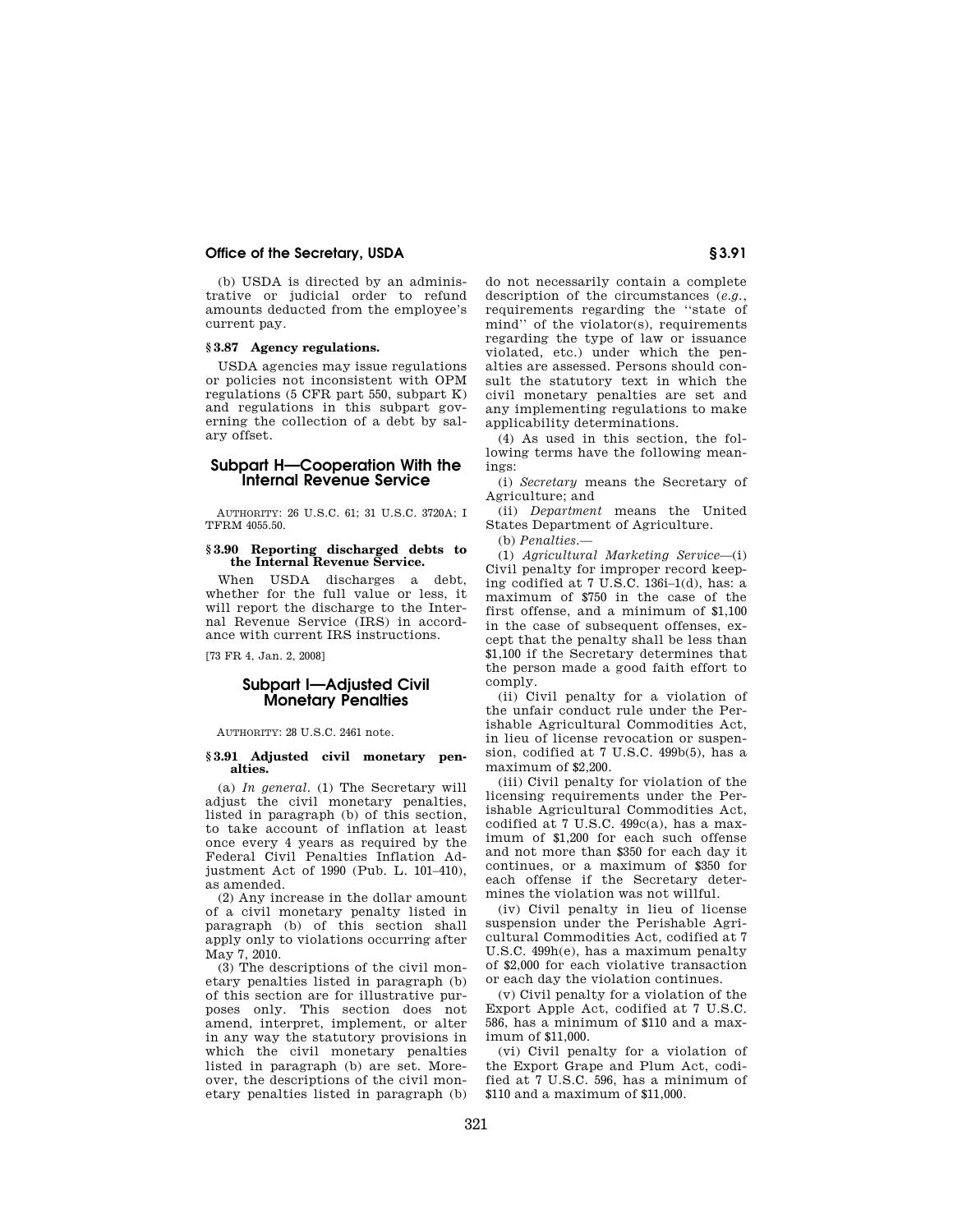(vii) Civil penalty for a violation of an order issued by the Secretary under the Agricultural Adjustment Act, reenacted with amendments by the Agricultural Marketing Agreement Act of 1937, codified at 7 U.S.C.  $608c(14)(B)$ , has a maximum of \$1,100.

(viii) Civil penalty for failure to file certain reports under the Agricultural Adjustment Act, reenacted by the  $Ag$ ricultural Marketing Agreement Act of 1937, codified at 7 U.S.C. 610(c), has a maximum of \$110.

(ix) Civil penalty for a violation of a seed program under the Federal Seed Act, codified at 7 U.S.C. 1596(b), has a minimum of \$37.50 and a maximum of \$750.

(x) Civil penalty for failure to collect any assessment or fee for a violation of the Cotton Research and Promotion Act, codified at 7 U.S.C. 2112(b), has a maximum of \$1,100.

(xi) Civil penalty for failure to obey a cease and desist order, or for deceptive marketing, under the Plant Variety Protection Act, codified at 7 U.S.C.  $2568(b)$ , has a minimum of \$750 and a maximum of \$11,000.

(xii) Civil penalty for failure to pay, collect, or remit any assessment or fee for a violation of a program under the Potato Research and Promotion Act, codified at 7 U.S.C.  $2621(b)(1)$ , has a minimum of \$750 and a maximum of \$7,500.

(xiii) Civil penalty for failure to obey a cease and desist order under the Potato Research and Promotion Act, codified at  $7 \text{ U.S.C. } 2621(b)(3)$ , has a maximum of \$750.

(xiv) Civil penalty for failure to pay, collect, or remit any assessment or fee or for a violation of a program under the Egg Research and Consumer Information Act, codified at 7 U.S.C.  $2714(b)(1)$ , has a minimum of \$750 and a maximum of \$7,500.

(xv) Civil penalty for failure to obey a cease and desist order under the Egg Research and Consumer Information Act, codified at 7 U.S.C. 2714(b)(3), has a maximum of \$750.

(xvi) Civil penalty for failure to remit any assessment or fee or for a violation of a program under the Beef Research and Information Act, codified at 7 U.S.C. 2908(a)(2), has a maximum of \$7,500.

**§ 3.91 7 CFR Subtitle A (1–1–13 Edition)** 

(xvii) Civil penalty for failure to remit any assessment or for a violation of a program regarding wheat and wheat foods research, codified at 7 U.S.C. 3410(b), has a maximum of \$1,100.

(xviii) Civil penalty for failure to pay, collect, or remit any assessment or fee or for a violation of a program under the Floral Research and Consumer Information Act, codified at 7 U.S.C. 4314(b)(1), has a minimum of \$750 and a maximum of \$7,500.

(xix) Civil penalty for failure to obey a cease and desist order under the Floral Research and Consumer Information Act, codified at 7 U.S.C. 4314(b)(3), has a maximum of \$750.

(xx) Civil penalty for violation of an order under the Dairy Promotion Program, codified at 7 U.S.C. 4510(b), has a maximum of \$1,100.

(xxi) Civil penalty for pay, collect, or remit any assessment or fee or for a violation of the Honey Research, Promotion, and Consumer Information Act, codified at 7 U.S.C.  $4610(b)(1)$ , has a minimum of \$750 and a maximum of \$7,500.

(xxii) Civil penalty for failure to obey a cease and desist order under the Honey Research, Promotion, and Consumer Information Act, codified at 7 U.S.C. 4610(b)(3), has a maximum of \$750.

(xxiii) Civil penalty for a violation of a program under the Pork Promotion, Research, and Consumer Information Act of 1985, codified at 7 U.S.C.  $4815(b)(1)(A)(i)$ , has a maximum of \$1,100.

(xxiv) Civil penalty for failure to obey a cease and desist order under the Pork Promotion, Research, and Consumer Information Act of 1985, codified at 7 U.S.C. 4815(b)(3)(A), has a maximum of \$750.

(xxv) Civil penalty for failure to pay, collect, or remit any assessment or fee or for a violation of a program under the Watermelon Research and Pro-<br>motion Act codified at 7 USC motion Act, codified at  $4910(b)(1)$ , has a minimum of \$750 and a maximum of \$7,500.

(xxvi) Civil penalty for failure to obey a cease and desist order under the Watermelon Research and Promotion Act, codified at 7 U.S.C. 4910(b)(3), has a maximum of \$750.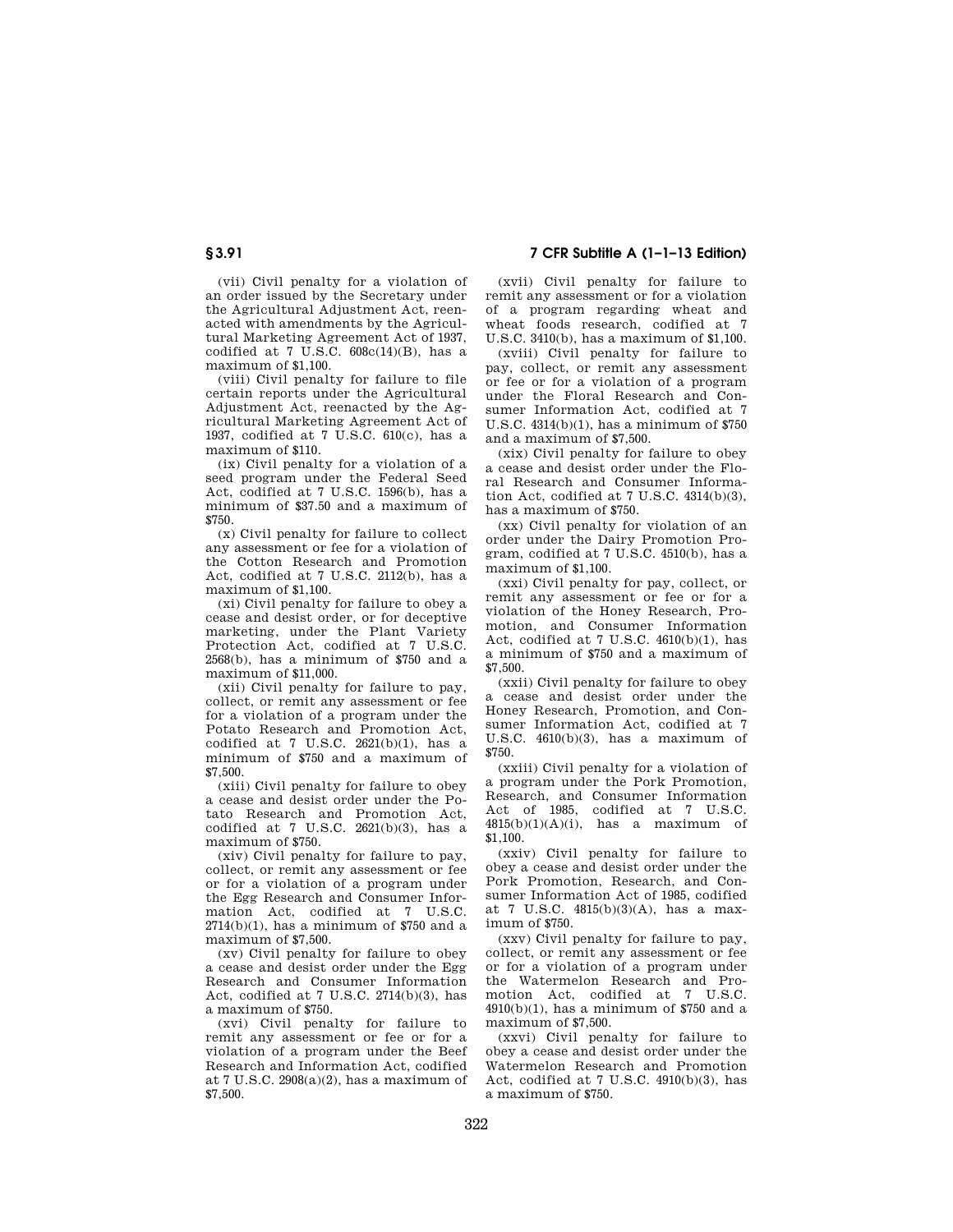## **Office of the Secretary, USDA S3.91**

(xxvii) Civil penalty for failure to pay, collect, or remit any assessment or fee or for a violation of a program under the Pecan Promotion and Research Act of 1990, codified a 7 U.S.C. 6009(c)(1), has a minimum of \$1,100 and a maximum of \$11,000.

(xxviii) Civil penalty for failure to obey a cease and desist order under the Pecan Promotion and Research Act of 1990, codified a 7 U.S.C. 6009(e), has a maximum of \$1,100.

(xxix) Civil penalty for failure to pay, collect, or remit any assessment or fee or for a violation of a program under the Mushroom Promotion, Research, and Consumer Information Act of 1990, codified at 7 U.S.C.  $6107(c)(1)$ , has a minimum of \$750 and a maximum of \$7,500.

(xxx) Civil penalty for failure to obey a cease and desist order under the Mushroom Promotion, Research, and Consumer Information Act of 1990, codified at 7 U.S.C. 6107(e), has a maximum of \$750.

(xxxi) Civil penalty for failure to pay, collect, or remit any assessment or fee or for a violation of the Lime Research, Promotion, and Consumer Information Act of 1990, codified at 7 U.S.C.  $6207(c)(1)$ , has a minimum of \$750 and a maximum of \$7,500.

(xxxii) Civil penalty for failure to obey a cease and desist order under the Lime Research, Promotion, and Consumer Information Act of 1990, codified at 7 U.S.C. 6207(e), has a maximum of \$750.

(xxxiii) Civil penalty for failure to pay, collect, or remit any assessment or fee or for a violation of a program under the Soybean Promotion, Research, and Consumer Information Act, codified a 7 U.S.C.  $6307(c)(1)(A)$ , has a maximum of \$1,100.

(xxxiv) Civil penalty for failure to obey a cease and desist order under the Soybean Promotion, Research, and Consumer Information Act, codified at 7 U.S.C. 6307(e), has a maximum of \$7,500.

(xxxv) Civil penalty for failure to pay, collect, or remit any assessment or fee or for a violation of a program under the Fluid Milk Promotion Act of 1990, codified at 7 U.S.C. 6411(c)(1)(A), has a minimum of \$750 and a maximum of \$7,500, or in the case of a violation

that is willful, codified at 7 U.S.C. 6411(c)(1)(B), has a minimum of \$11,000 and a maximum of \$140,000.

(xxxvi) Civil penalty for failure to obey a cease and desist order under the Fluid Milk Promotion Act of 1990, codified at 7 U.S.C. 6411(e), has a maximum of \$7,500.

(xxxvii) Civil penalty for knowingly labeling or selling a product as organic except in accordance with the Organic Foods Production Act of 1990, codified at 7 U.S.C. 6519(a), has a maximum of \$11,000.

(xxxviii) Civil penalty for failure to pay, collect, or remit any assessment or fee or for a violation of a program under the Fresh Cut Flowers and Fresh Cut Greens Promotion and Information Act of 1993, codified at 7 U.S.C. 6808(c)(1)(A)(i), has a minimum of \$750 and a maximum of \$7,500.

(xxxix) Civil penalty for failure to obey a cease and desist order under the Fresh Cut Flowers and Fresh Cut Greens Promotion and Information Act of 1993, codified at 7 U.S.C. 6808(e)(1), has a maximum of \$7,500.

(xl) Civil penalty for a violation of a program under the Sheep Promotion, Research, and Information Act of 1994, codified at 7 U.S.C.  $7107(c)(1)(A)$ , has a maximum of \$1,100.

(xli) Civil penalty for failure to obey a cease and desist order under the Sheep Promotion, Research, and Information Act of 1994, codified at 7 U.S.C. 7107(e), has a maximum of \$750.

(xlii) Civil penalty for a violation of an order or regulation issued under the Commodity Promotion, Research, and Information Act of 1996, codified at 7 U.S.C.  $7419(c)(1)$ , has a minimum of \$1,200 and a maximum of \$12,000 for each violation.

(xliii) Civil penalty for failure to obey a cease and desist order under the Commodity Promotion, Research, and Information Act of 1996, codified at 7 U.S.C. 7419(e), has a minimum of \$1,200 and a maximum of \$12,000 for each day the violation occurs.

(xliv) Civil penalty for a violation of an order or regulation issued under the Canola and Rapeseed Research, Promotion, and Consumer Information Act, codified at 7 U.S.C. 7448(c)(1)(A)(i), has a maximum of \$1,200 for each violation.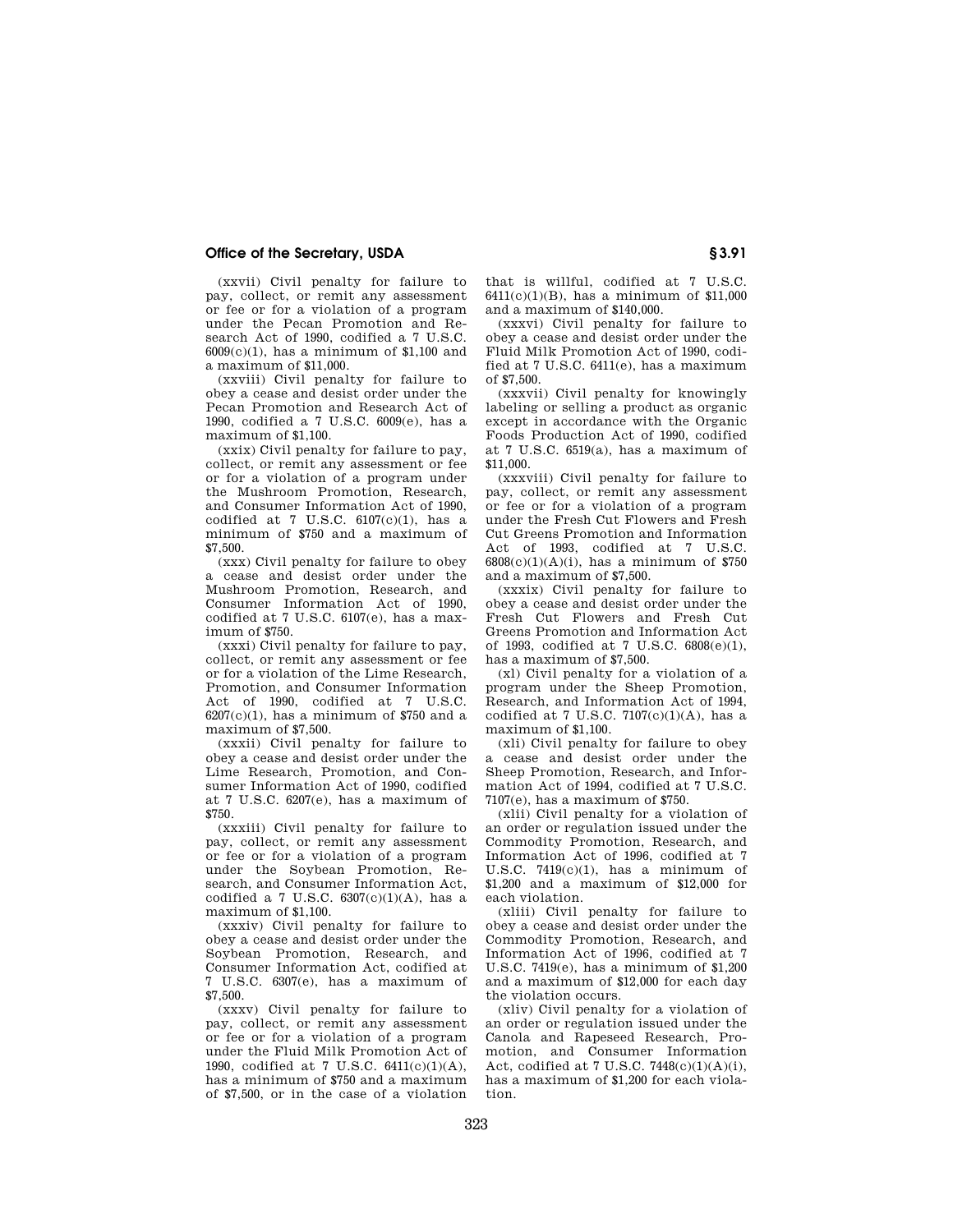(xlv) Civil penalty for failure to obey a cease and desist order under the Canola and Rapeseed Research, Promotion, and Consumer Information Act, codified at 7 U.S.C. 7448(e), has a maximum of \$7,000 for each day the violation occurs.

(xlvi) Civil penalty for violation of an order or regulation issued under the National Kiwifruit Research, Promotion, and Consumer Information Act, codified at 7 U.S.C.  $7468(c)(1)$ , has a minimum of \$700 and a maximum of \$7,000 for each violation.

(xlvii) Civil penalty for failure to obey a cease and desist order under the National Kiwifruit Research, Promotion, and Consumer Information Act, codified at 7 U.S.C. 7468(e), has a maximum of \$700 for each day the violation occurs.

(xlviii) Civil penalty for a violation of an order or regulation under the Popcorn Promotion, Research, and Consumer Information Act, codified at 7 U.S.C. 7487(a), has a maximum of \$1,200 for each violation.

(xlix) Civil penalty for certain violations under the Egg Products Inspection Act, codified at 21 U.S.C.  $1041(c)(1)(A)$ , has a maximum of \$7,500 for each violation.

(l) Civil penalty for violation of an order or regulation issued under the Hass Avocado Promotion, Research, and Information Act of 2000, codified at 7 U.S.C. 7807(c)(1)(A)(i), has a minimum of \$1,100 and a maximum of \$11,000 for each violation.

(li) Civil penalty for failure to obey a cease and desist order under the Hass Avocado Promotion, Research, and Information Act of 2000, codified at 7 U.S.C. 7807(e)(1), has a maximum of \$11,000 for each offense.

(lii) Civil penalty for violation of certain provisions of the Livestock Mandatory Reporting Act of 1999, codified a 7 U.S.C. 1636b(a)(1), has a maximum of \$11,000 for each violation.

(liii) Civil penalty for failure to obey a cease and desist order under the Livestock Mandatory Reporting Act of 1999, codified a 7 U.S.C.  $1636b(g)(3)$ , has a maximum of \$11,000 for each violation.

(liv) Civil penalty for failure to obey an order of the Secretary issued pursuant to the Dairy Product Mandatory Reporting program, codified at 7 U.S.C.  $1637b(c)(4)(D)(iii)$ , has a maximum of \$11,000 for each offense.

(lv) Civil penalty for a willful violation of the Country of Origin Labeling program by a retailer or person engaged in the business of supplying a covered commodity to a retailer, codified at 7 U.S.C. 1638b(b)(2), has a maximum of \$1,000 for each violation.

(lvi) Civil penalty for violations of the Dairy Research Program, codified at 7 U.S.C. 4535 & 4510(b), has a maximum of \$1,100 for each violation.

(2) *Animal and Plant Health Inspection Service*—

(i) Civil penalty for a violation of the imported seed provisions of the Federal Seed Act, codified at 7 U.S.C. 1596(b), has a minimum of \$37.50 and a maximum of \$750.

(ii) Civil penalty for a violation of the Animal Welfare Act, codified at 7 U.S.C. 2149(b), has a maximum of \$10,000, and knowing failure to obey a cease and desist order has a civil penalty of \$1,650.

(iii) Civil penalty for any person that causes harm to, or interferes with, an animal used for the purposes of official inspection by the Department, codified at 7 U.S.C. 2279e(a), has a maximum of \$11,000.

(iv) Civil penalty for a violation of the Swine Health Protection Act, codified at 7 U.S.C. 3805(a), has a maximum of \$11,000.

(v) Civil penalty for any person that violates the Plant Protection Act (PPA), or that forges, counterfeits, or, without authority from the Secretary, uses, alters, defaces, or destroys any certificate, permit, or other document provided for in the PPA, codified a 7 U.S.C. 7734(b)(1), has a maximum of the greater of: \$60,000 in the case of any individual (except that the civil penalty may not exceed \$1,100 in the case of an initial violation of the PPA by an individual moving regulated articles not for monetary gain), \$300,000 in the case of any other person for each violation, \$500,000 for all violations adjudicated in a single proceeding if the violations do not include a willful violation, and \$1,000,000 for all violations adjudicated in a single proceeding if the violations include a willful violation; or twice the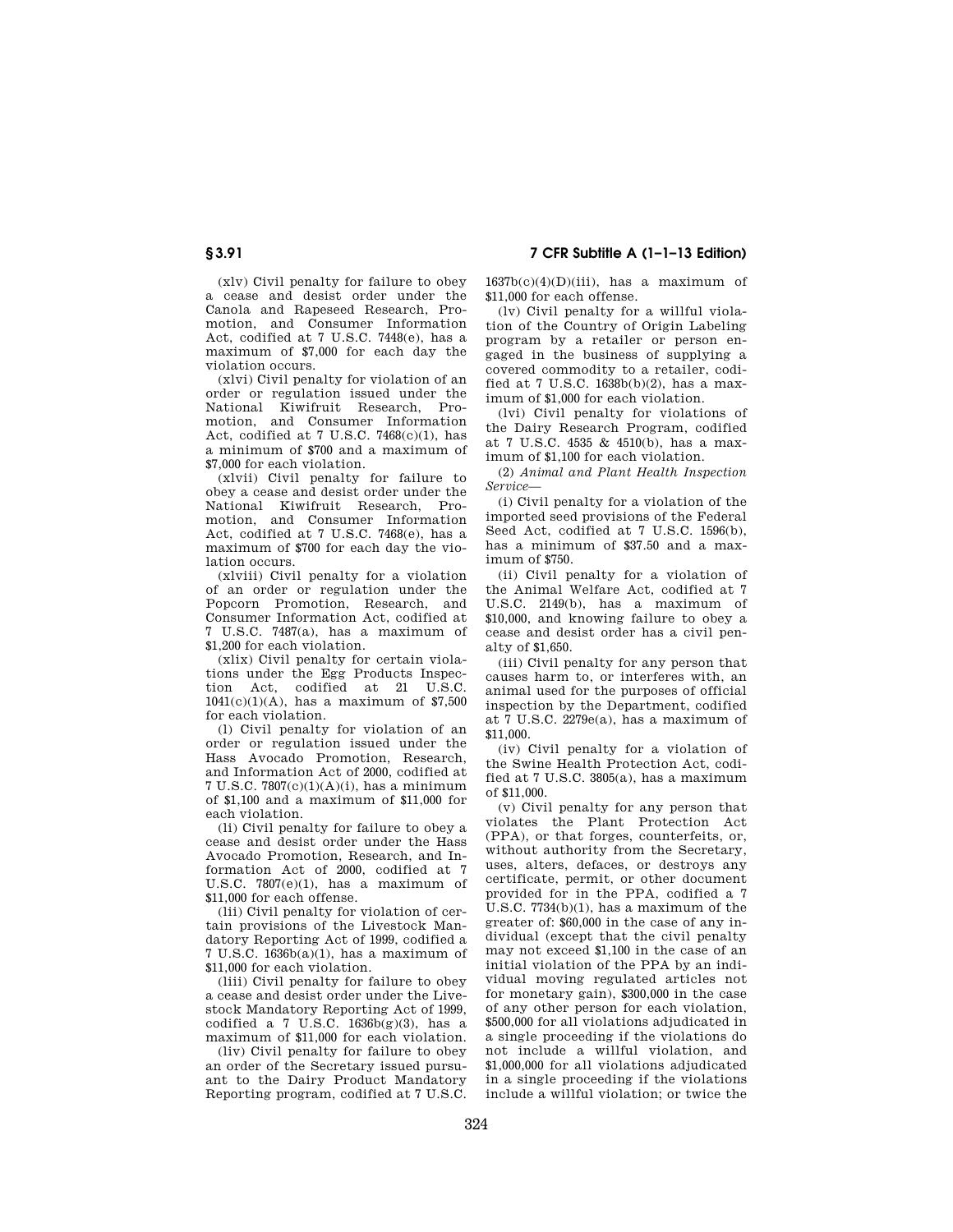## **Office of the Secretary, USDA S3.91**

gross gain or gross loss for any violation, forgery, counterfeiting, unauthorized use, defacing, or destruction of a certificate, permit, or other document provided for in the PPA that results in the person deriving pecuniary gain or causing pecuniary loss to another.

(vi) Civil penalty for any person [except as provided in  $7 \text{ U.S.C. } 8309(d)$ ] that violates the Animal Health Protection Act (AHPA), or that forges, counterfeits, or, without authority from the Secretary, uses, alters, defaces, or destroys any certificate, permit, or other document provided under the AHPA, codified at 7 U.S.C. 8313(b)(1), has a maximum of the greater of: \$60,000 in the case of any individual, except that the civil penalty may not exceed \$1,100 in the case of an initial violation of the AHPA by an individual moving regulated articles not for monetary gain, \$300,000 in the case of any other person for each violation, \$500,000 for all violations adjudicated in a single proceeding if the violations do not include a willful violation, and \$1,000,000 for all violations adjudicated in a single proceeding if the violations include a willful violation; or twice the gross gain or gross loss for any violation, forgery, counterfeiting, unauthorized use, defacing, or destruction of a certificate, permit, or other document provided under the AHPA that results in the person's deriving pecuniary gain or causing pecuniary loss to another person.

(vii) Civil penalty for any person that violates certain regulations under the Agricultural Bioterrorism Protection Act of 2002 regarding transfers of listed agents and toxins or possession and use of listed agents and toxins, codified at 7 U.S.C. 8401(i)(1), has a maximum of \$300,000 in the case of an individual and \$600,000 in the case of any other person.

(viii) Civil penalty for violation of the Horse Protection Act, codified at 15 U.S.C. 1825(b)(1), has a maximum of \$2,200.

(ix) Civil penalty for failure to obey Horse Protection Act disqualification, codified at 15 U.S.C.  $1825(c)$ , has a maximum of \$4,300.

(x) Civil penalty for knowingly violating, or, if in the business as an importer or exporter, violating, with respect to terrestrial plants, any provision of the Endangered Species Act of 1973, any permit or certificate issued thereunder, or any regulation issued pursuant to section  $9(a)(1)(A)$  through  $(F)$ ,  $(a)(2)(A)$  through  $(D)$ ,  $(c)$ ,  $(d)$  (other than regulations relating to recordkeeping or filing reports), (f), or (g) of the Endangered Species Act of 1973 (16 U.S.C. 1538(a)(1)(A) through  $(F)$ . through  $(F)$ ,  $(a)(2)(A)$  through  $(D)$ ,  $(c)$ ,  $(d)$ ,  $(f)$ , and  $(g)$ ), as set forth at 16 U.S.C. 1540(a), has a maximum of \$37,500.

(xi) Civil penalty for knowingly violating, or, if in the business as an importer or exporter, violating, with respect to terrestrial plants, any other regulation under the Endangered Species Act of 1973, as set forth at 16 U.S.C. 1540(a), has a maximum of \$18,200.

(xii) Civil penalty for violation, with respect to terrestrial plants, of the Endangered Species Act of 1973, or any regulation, permit, or certificate issued thereunder, as set forth at 16 U.S.C. 1540(a), has a maximum of \$750.

(xiii) Civil penalty for knowingly and willfully violating 49 U.S.C. 80502 with respect to the transportation of animals by any rail carrier, express carrier, or common carrier (except by air or water), a receiver, trustee, or lessee of one of those carriers, or an owner or master of a vessel, codified at 49 U.S.C. 80502(d), has a minimum of \$110 and a maximum of \$650.

(3) *Food and Nutrition Service*—

(i) Civil penalty for violating a provision of the Food and Nutrition Act of 2008 (Act), or a regulation under the Act, by a retail food store or wholesale food concern, codified at 7 U.S.C.  $2021(a)$  and (c), has a maximum of \$100,000 for each violation.

(ii) Civil penalty for trafficking in food coupons, codified at 7 U.S.C. 2021(b)(3)(B), has a maximum of \$32,000 for each violation, except that the maximum penalty for violations occurring during a single investigation is \$59,000.

(iii) Civil penalty for the sale of firearms, ammunitions, explosives, or controlled substances for coupons, codified at 7 U.S.C. 2021(b)(3)(C), has a maximum of \$32,000 for each violation, except that the maximum penalty for violations occurring during a single investigation is \$59,000.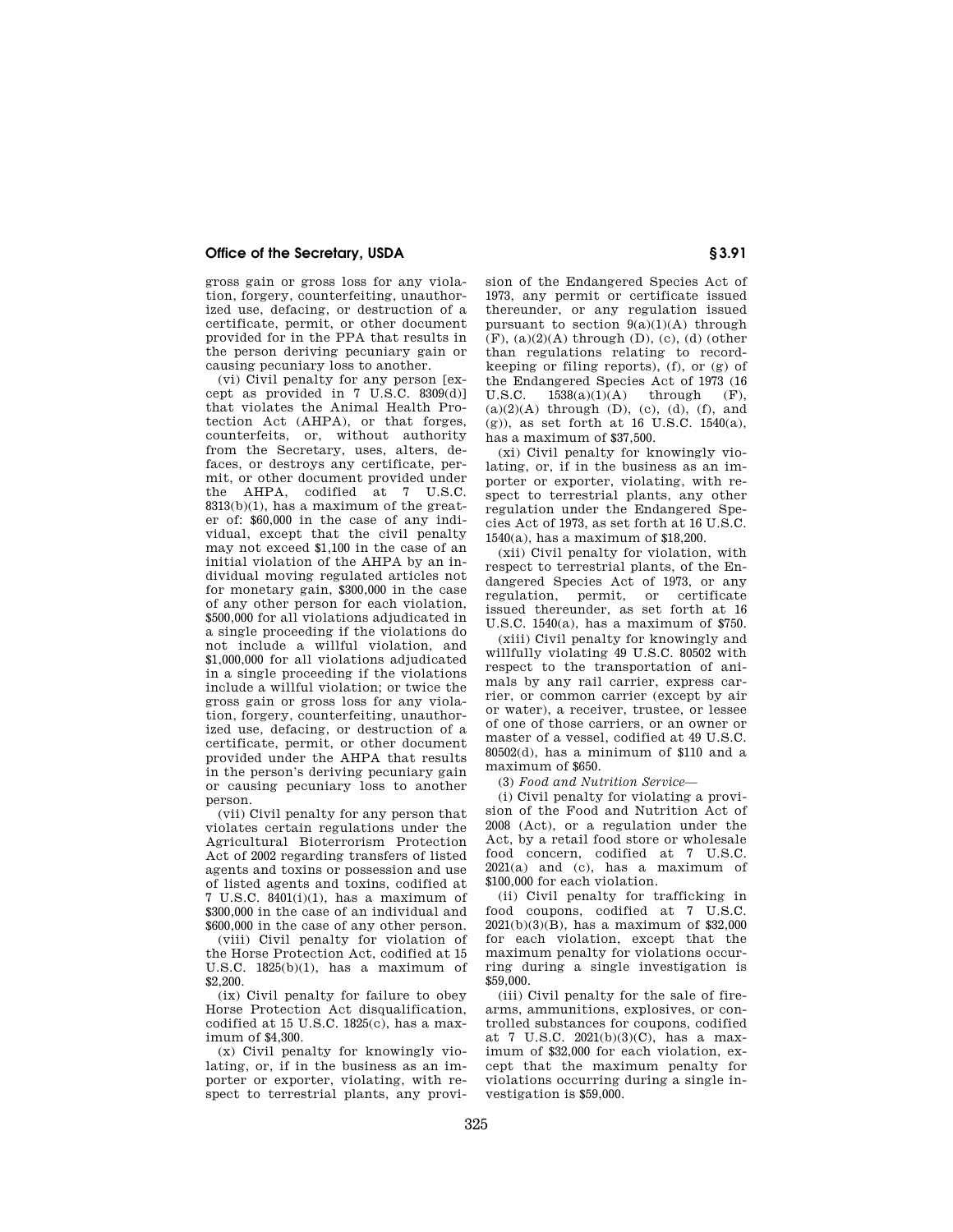## **§ 3.91 7 CFR Subtitle A (1–1–13 Edition)**

(iv) Civil penalty for any entity that submits a bid to supply infant formula to carry out the Special Supplemental Nutrition Program for Women, Infants and Children and discloses the amount of the bid, rebate or discount practices in advance of the bid opening or for any entity that makes a statement prior to the opening of bids for the purpose of influencing a bid, codified at 42 U.S.C.  $1786(h)(8)(H)(i)$ , has a maximum of \$145,200,000.

(v) Civil penalty for a vendor convicted of trafficking in food instru-<br>ments. codified at 42 U.S.C. codified 1786(o)(1)(A) and 42 U.S.C. 1786(o)(4)(B), has a maximum of \$11,000 for each violation, except that the maximum penalty for violations occurring during a single investigation is \$49,000.

(vi) Civil penalty for a vendor convicted of selling firearms, ammunition, explosives, or controlled substances in exchange for food instruments, codified at 42 U.S.C. 1786(o)(1)(B) and 42 U.S.C. 1786(o)(4)(B), has a maximum of \$11,000 for each violation, except that the maximum penalty for violations occurring during a single investigation is \$49,000.

(4) *Food Safety and Inspection Service*—(i) Civil penalty for certain violations under the Egg Products Inspection Act, codified at 21 U.S.C.  $1041(c)(1)(A)$ , has a maximum of \$7,500 for each violation.

(ii) Civil penalty for failure to timely file certain reports, codified at 21 U.S.C. 467d, has a maximum of \$110 per day for each day the report is not filed.

(iii) Civil penalty for failure to timely file certain reports, codified at 21 U.S.C. 677, has a maximum of \$110 per day for each day the report is not filed.

(iv) Civil penalty for failure to timely file certain reports, codified at 21  $U.S.C.$  1051, has a maximum of \$110 per day for each day the report is not filed.

(5) *Forest Service*—

(i) Civil penalty for willful disregard of the prohibition against the export of unprocessed timber originating from Federal lands, codified at 16 U.S.C.  $620d(c)(1)(A)$ , has a maximum of \$750,000 per violation or three times the gross value of the unprocessed timber, whichever is greater.

(ii) Civil penalty for a violation in disregard of the Forest Resources Conservation and Shortage Relief Act or the regulations that implement such Act regardless of whether such violation caused the export of unprocessed timber originating from Federal lands, codified at 16 U.S.C.  $620d(c)(2)(A)(i)$ , has a maximum of \$107,500 per violation.

(iii) Civil penalty for a person that should have known that an action was a violation of the Forest Resources Conservation and Shortage Relief Act or the regulations that implement such Act regardless of whether such violation caused the export of unprocessed timber originating from Federal lands, codified at 16 U.S.C.  $620d(c)(2)(A)(ii)$ , has a maximum of \$70,000 per violation.

(iv) Civil penalty for a willful violation of the Forest Resources Conservation and Shortage Relief Act or the regulations that implement such Act regardless of whether such violation caused the export of unprocessed timber originating from Federal lands, codified at 16 U.S.C.  $620d(c)(2)(A)(iii)$ , has a maximum of \$725,000.

(v) Civil penalty for a violation involving protections of caves, codified at 16 U.S.C. 4307(a)(2), has a maximum of \$11,000.

(6) *Grain Inspection, Packers and Stockyards Administration*—

(i) Civil penalty for a packer or swine contractor violation, codified at 7 U.S.C. 193(b), has a maximum of \$11,000.

(ii) Civil penalty for a livestock market agency or dealer failure to register, codified at 7 U.S.C. 203, has a maximum of \$750 and not more than \$37.50 for each day the violation continues.

(iii) Civil penalty for operating without filing, or in violation of, a stockyard rate schedule, or of a regulation or order of the Secretary made thereunder, codified at 7 U.S.C. 207(g), has a maximum of \$750 and not more than \$37.50 for each day the violation continues.

(iv) Civil penalty for a stockyard owner, livestock market agency and dealer violation, codified at 7 U.S.C. 213(b), has a maximum of \$11,000.

(v) Civil penalty for a stockyard owner, livestock market agency and dealer compliance order, codified at 7 U.S.C. 215(a), has a maximum of \$750.

(vi) Civil penalty for failure to file required reports, codified at 15 U.S.C. 50, has a maximum of \$110.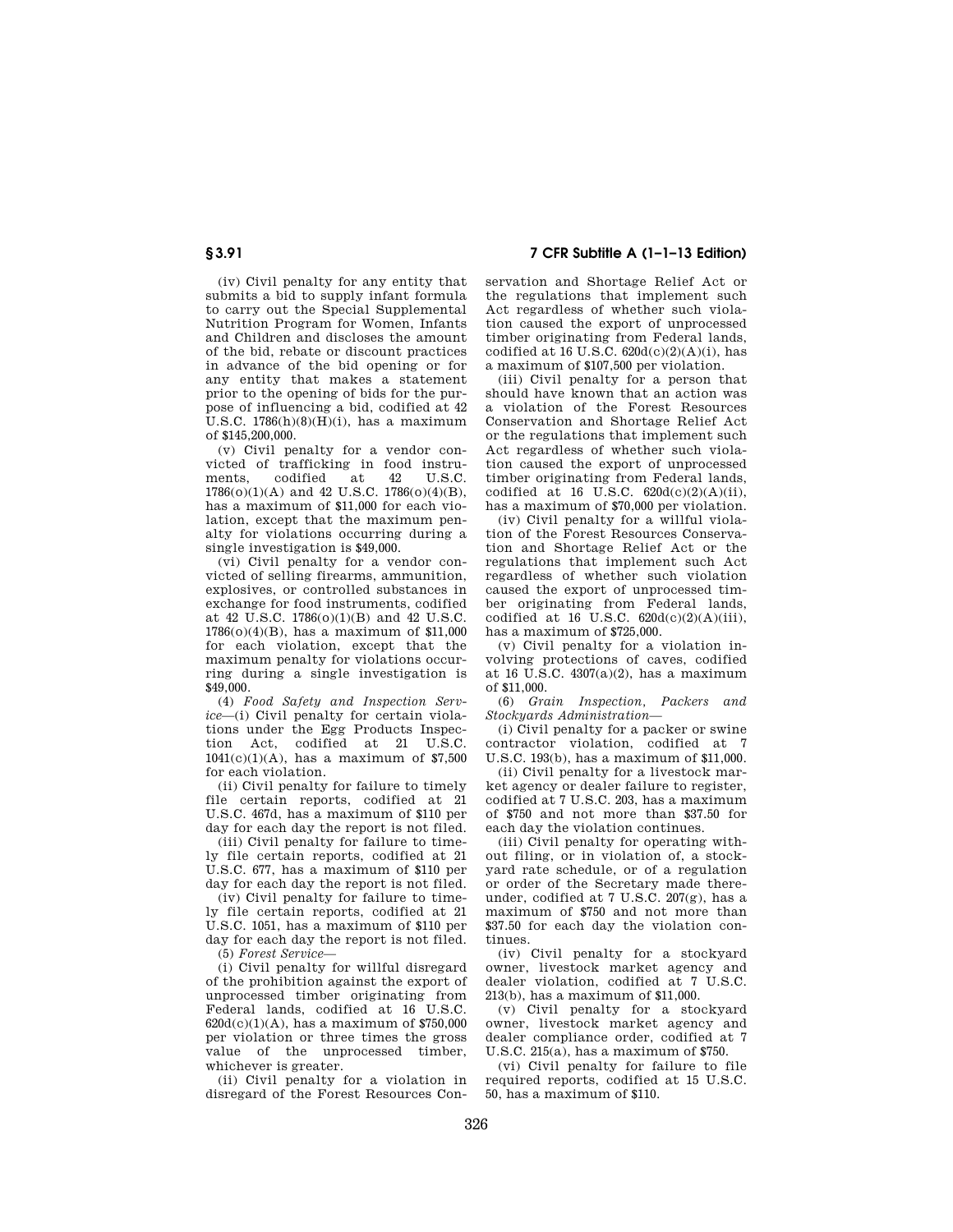## **Office of the Secretary, USDA S3.91**

(vii) Civil penalty for live poultry dealer violations, codified at 7 U.S.C. 228b–2(b), has a maximum of \$32,000.

(viii) Civil penalty for a violation, codified at 7 U.S.C. 86(c), has a maximum of \$107,500.

(7) *Federal Crop Insurance Corporation*—(i) Civil penalty for any person who willfully and intentionally provides any false or inaccurate information to the Federal Crop Insurance Corporation or to an approved insurance provider with respect to any insurance plan or policy that is offered under the authority of the Federal Crop Insurance Act, codified at 7 U.S.C.  $1506(n)(1)(A)$ , has a maximum of \$11,000.

(ii) Civil penalty for any person who willfully and intentionally provides any false or inaccurate information to the Federal Crop Insurance Corporation or to an approved insurance provider with respect to any insurance plan or policy that is offered under the authority of the Federal Crop Insurance Act, or who fails to comply with a requirement of the Federal Crop Insurance Corporation, codified at 7 U.S.C.  $1515(h)(3)(A)$ , has a maximum of the greater of: the amount of the pecuniary gain obtained as a result of the false or inaccurate information or the noncompliance; or \$11,000.

(8) *Rural Housing Service*—(i) Civil penalty for a violation of section 536 of Title V of the Housing Act of 1949, codified at 42 U.S.C.  $1490p(e)(2)$ , has a maximum of \$120,000 in the case of an individual, and a maximum of \$1,200,000 in the case of an applicant other than an individual.

(ii) Civil penalty for equity skimming under section 543(a) of the Housing Act of 1949, codified at 42 U.S.C. 1490s(a)(2), has a maximum of \$32,500.

(iii) Civil penalty under section 543b of the Housing Act of 1949 for a violation of regulations or agreements made in accordance with Title V of the Housing Act of 1949, by submitting false information, submitting false certifications, failing to timely submit information, failing to maintain real property in good repair and condition, failing to provide acceptable management for a project, or failing to comply with applicable civil rights statutes and reg-<br>ulations. codified at 42 U.S.C. ulations, codified at  $1490s(b)(3)(A)$ , has a maximum of the greater of: twice the damages the Department, guaranteed lender, or project that is secured for a loan under Title V, suffered or would have suffered as a result of the violation; or \$60,000 per violation.

(9) *Farm Service Agency*—(i) Civil penalty for failure to comply with certain provisions of the U.S. Warehouse Act, codified at 7 U.S.C. 254, has a maximum of \$27,500 per violation if an agricultural product is not involved in the violation.

(10) *Commodity Credit Corporation*—

(i) Civil penalty for willful failure or refusal to furnish information, or willful furnishing of false information under of section 156 of the Federal Agricultural Improvement and Reform Act of 1996, codified at 7 U.S.C.  $7272(g)(5)$ , has a maximum of \$10,000 for each violation.(ii) Civil penalty for willful failure or refusal to furnish information or willful furnishing of false data by a processor, refiner, or importer of sugar, syrup and molasses under section 156 of the Federal Agriculture Improvement and Reform Act of 1996, codified at 7 U.S.C.  $7272(g)(5)$ , has a maximum of \$10,000 for each violation.

(iii) Civil penalty for filing a false acreage report that exceeds tolerance under section 156 of the Federal Agriculture Improvement and Reform Act of 1996, codified at 7 U.S.C. 7272(g)(5), has a maximum of \$10,000 for each violation.

(iv) Civil penalty for knowingly violating any regulation of the Secretary of the Commodity Credit Corporation pertaining to flexible marketing allotments for sugar under section 359h(b) of the Agricultural Adjustment Act of 1938, codified at 7 U.S.C. 1359hh(b), has a maximum of \$5,500 for each violation.

(v) Civil penalty for knowing violation of regulations promulgated by the Secretary pertaining to cotton insect eradication under section 104(d) of the Agricultural Act of 1949, codified at 7 U.S.C. 1444a(d), has a maximum of \$5,500 for each offense.

(11) *Office of the Secretary*—(i) Civil penalty for making, presenting, submitting or causing to be made, presented or submitted, a false, fictitious, or fraudulent claim as defined under the Program Fraud Civil Remedies Act